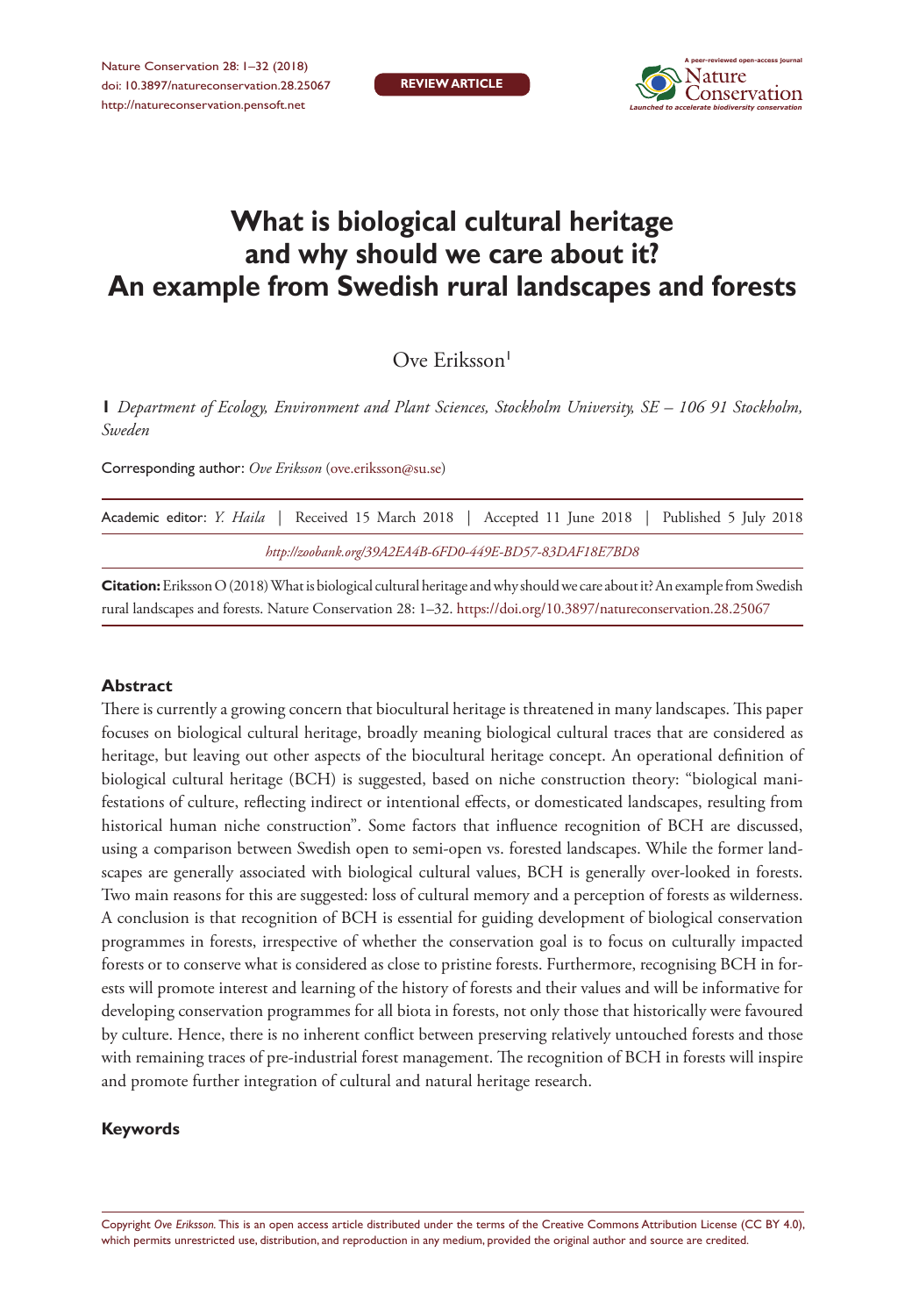Conservation biology, Domesticated landscapes, Niche construction, Semi-natural grasslands, Wilderness, Wood pastures

## **Introduction**

There is currently a growing interest in conservation of cultural landscapes, motivated by a concern that values associated with these landscapes are eroding (e.g. Rössler 2006, Harrop 2007, UNESCO 2008, 2014, Agnoletti and Rotherham 2015). Cultural landscapes represent relationships amongst people, events and places through time (Taylor and Lennon 2011). They are "combined works of nature and man" (UN-ESCO 1972, Article 1) or, as stated in the European Landscape Convention (Council of Europe 2000), "an area as perceived by people whose character is the result of the action and interaction of natural and/or human factors". A concept that has attracted a lot of attention in this context is biocultural diversity and heritage incorporating and integrating both cultural and biological (and abiotic) aspects of landscapes (e.g. Pretty et al. 2009, Gavin et al. 2015, Rotherham 2015, Bridgewater 2017).

Biocultural diversity refers to the interface and relationship between biological and cultural diversity (e.g. Maffi 2005, Agnoletti and Rotherham 2015, Lennartsson et al. 2018). Although there are other related concepts, for example "ecodiversity" (Naveh 1998) and "ethnobiology" (Wolverton et al. 2014), biocultural diversity has become dominating in the discourse linking different aspects of cultural diversity with use of natural resources and for identifying how these links promote and maintain both cultural and biological diversity (Lennartsson et al. 2018).

Biocultural heritage is defined by UNESCO (2008, page 8) as "living organisms or habitats whose present features are due to cultural action in time and place". Cultural landscapes across the world, considered as outstanding, are protected under the UNESCO World Heritage Convention, particularly focusing on (i) clearly defined landscapes designed and created intentionally by humans, (ii) organically evolved landscapes, such as agricultural landscapes and (iii) associative cultural landscapes, e.g. religious and sacred landscapes (Rössler 2006, pages 335-336). UNESCO (2008, page 9) recognises several "areas of interdependencies" between biological and cultural diversity, thus forming the basis of biocultural heritage: language and linguistic diversity, material culture, knowledge and technology, modes of subsistence (which includes land use), economic relations, social relations and belief systems.

Biocultural heritage is often associated with indigenous people (e.g. Maffi 2005, Pretty et al. 2009, Wolverton et al. 2014, Gavin et al. 2015) and local rural communities (e.g. Galluzzi et al. 2010, Dahlström et al. 2013, Otero et al. 2013, Agnoletti et al. 2015, Cohen et al. 2015, Vallejo et al. 2015, Rangel-Landa et al. 2016). However, some authors suggest that the concept should be applied more broadly, for example, as expressed by Cocks and Wiersum (2014, pages 733–734) that biocultural heritage "…should be extended to include the values and associated practices concerning biodiversity of any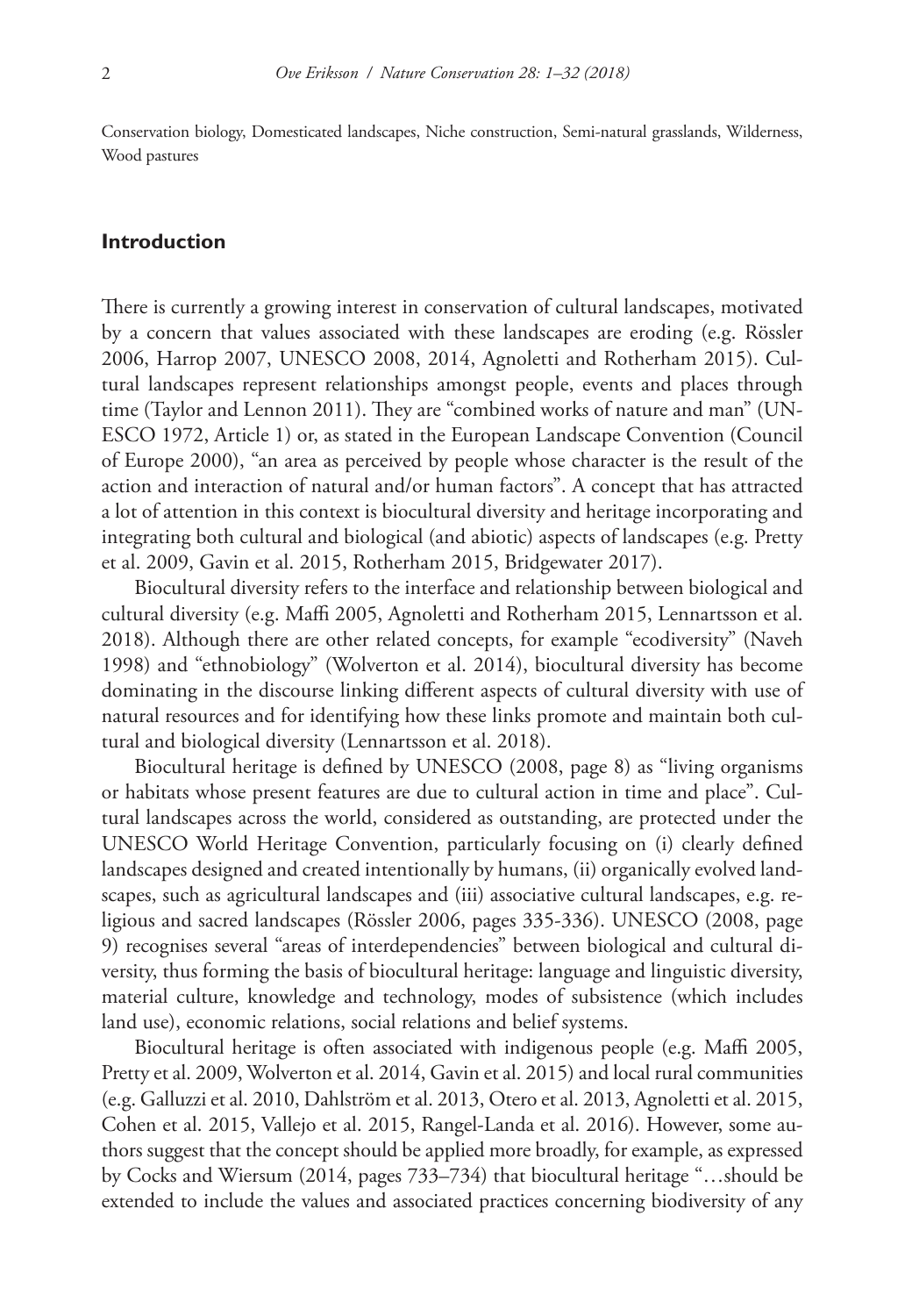kind of either traditional/rural or modernized/urban societies." This view is expressed also in the European Landscape Convention (Council of Europe 2000) which recognises "landscapes that may be considered outstanding as well as every-day and degraded landscapes". Furthermore, biocultural heritage usually reflects something "old and traditional". However, although the material basis of what is considered heritage often has deep historical roots, the meaning and value people assign to material manifestations of culture are considered constantly changing and renegotiated in the current society (e.g. Hobsbawn 1983, Smith 2006, Tilley 2006, Graham and Howard 2008, Storm 2008, del Mármol and Vaccaro 2015, Braaksma et al. 2016, Stenseke 2016). This also holds for biological manifestations of heritage, for example, features of species, species distributions or vegetation patterns, understood as having originated or having been favoured historically, e.g. by past management regimes. Furthermore, as biological manifestations of cultural history are living, they may survive, unchanged or transformed, although the historical cultural context where they originated has vanished (Eriksson 2016).

Given these considerations, there is a need for discussing and clarifying what kind of biological features that are recognised as heritage. At first, we should recognise that human impacts always leave biological traces. This is unavoidable and ubiquitous. Some of them are highly valued and some are not, because they are not recognised or because they are considered as degraded nature, uninteresting or ugly. Henceforth in this paper, a distinction is made, using the term "biological cultural heritage" as broadly meaning biological cultural traces (species, vegetation etc.) that are considered as heritage, but leaving out other aspects of culture (e.g. language, religion etc.) that are also part of the biocultural heritage concept.

The objectives of this paper are twofold. Firstly, an operational definition of the concept biological cultural heritage is suggested. Secondly, some factors that influence how biological cultural heritage is identified and perceived are discussed, using a comparison between two components of rural landscapes in Sweden: (i) open and semiopen landscapes with remains of (what are viewed as) traditionally managed semi-natural grasslands and (ii) forested landscapes. The rationale for this choice of landscape components is that open rural landscapes are generally associated with cultural values, whereas forests largely have become excluded from being seen as harbouring values related to cultural heritage. The objective is to try answering the question why this is so and thereby identifying some of the challenges associated with assigning biological features as heritage.

## **Biological Cultural Heritage – a suggested definition**

Biological cultural heritage (henceforth BCH) has been defined as: "…ecosystems, habitats and species which have originated, developed or been favored by human utilization of the landscape and whose long-term persistence and development is dependent on, or favored by management." (Swedish National Heritage Board 2014). This definition is similar to, but more specific than the UNESCO (2008) definition of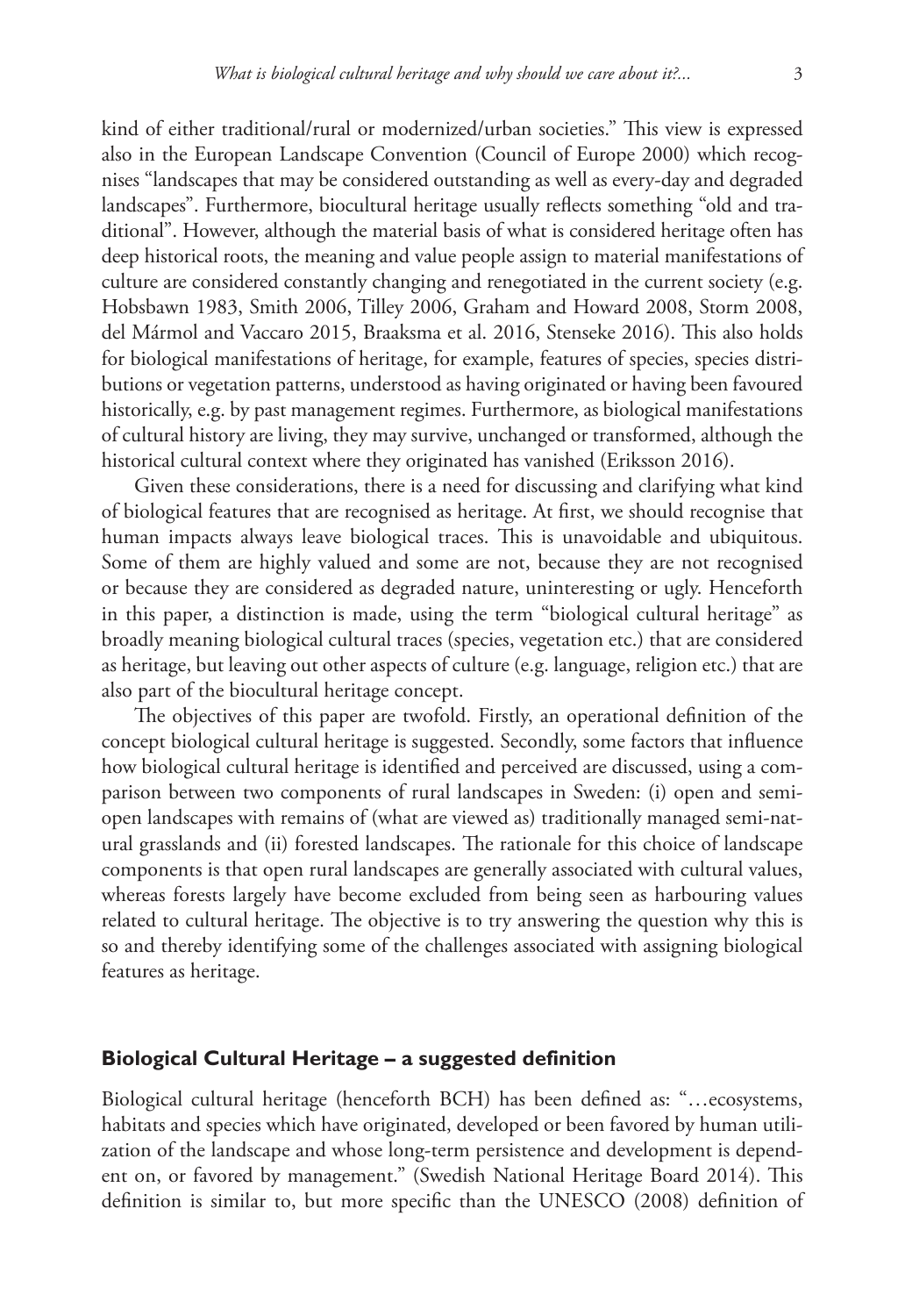biocultural heritage as "living organisms or habitats whose present features are due to cultural action in time and place", the latter leaving out any reference to long-term persistence. Both these definitions are rather broad and avoid any specification of the time-depth of the origin of the cultural actions, i.e. the human utilisation of the landscapes. Even features such as a clear-cutting in a production forest would be BCH according to these definitions.

Human cultural impacts always leave biological traces. A starting point is asking what kinds of biological cultural traces there are. I suggest we can recognise three levels of biological cultural traces, distinguished by an increasing magnitude of interaction with culture through history.

The first level is indirect effects of human actions. All kinds of human activities influence other species indirectly, by favouring some species, for example, by creating suitable habitats for them or by disfavouring some species, for example, by destroying their habitats. This is trivial, but may not preclude interesting biological legacies from human history. In a study of bracken (*Pteridium aquilinum*) in Finland, Oinonen (1967a) associated clones of different size with various war episodes going back to the 14th century. One example was an unusually large bracken clone, which Oinonen suggested was spatially associated with the raiding of a stronghold close to the presentday city of Turku in the year 1318. The proposed mechanism behind this and other examples of spatial associations between bracken clones and war episodes is that war promotes fires and fires promote recruitment of bracken. Of course, it was not the intention of the war episodes to promote bracken. However, given that we have some knowledge of the association between bracken clones and Finnish war history at the specific sites, we may regard these bracken clones as BCH.

The second level is biological cultural traces that reflect human intentionality affecting single species or groups of species. For example, Rotherham (2007) mentions what he calls botanical indicators of antiquity and disturbance, such as "working trees". For example, in former wooded meadows, trees bear signs of earlier pollarding and coppicing (e.g. Hæggström 1992, 1998, Hartel et al. 2015). Other examples of biological cultural traces reflecting human intention are remnants of fruit trees or other plantations close to no longer existing farms and cottages (e.g. Gunnarsson 2010, Karlsson Strese et al. 2014). We may regard all these biological cultural traces as BCH.

Note that the second level partly incorporates the first level. Human intentionality, for example, in creating a garden or a wooded meadow, unavoidably implies indirect effects for other species. For example, the exceptional species richness of semi-natural grasslands such as wooded meadows with a long management history (Wilson et al. 2012, Eriksson and Cousins 2014) reflects both intentionality and indirect effects. We may regard the patterns of species composition and diversity, *per se*, in these former meadows, as BCH.

The third level is when the biological cultural traces are the result of long-term reciprocal interactions between culture and the biological communities that serve as a basis for the culture. These interactions create what has been called domesticated landscapes, broadly meaning whole landscapes transformed by humans to support society,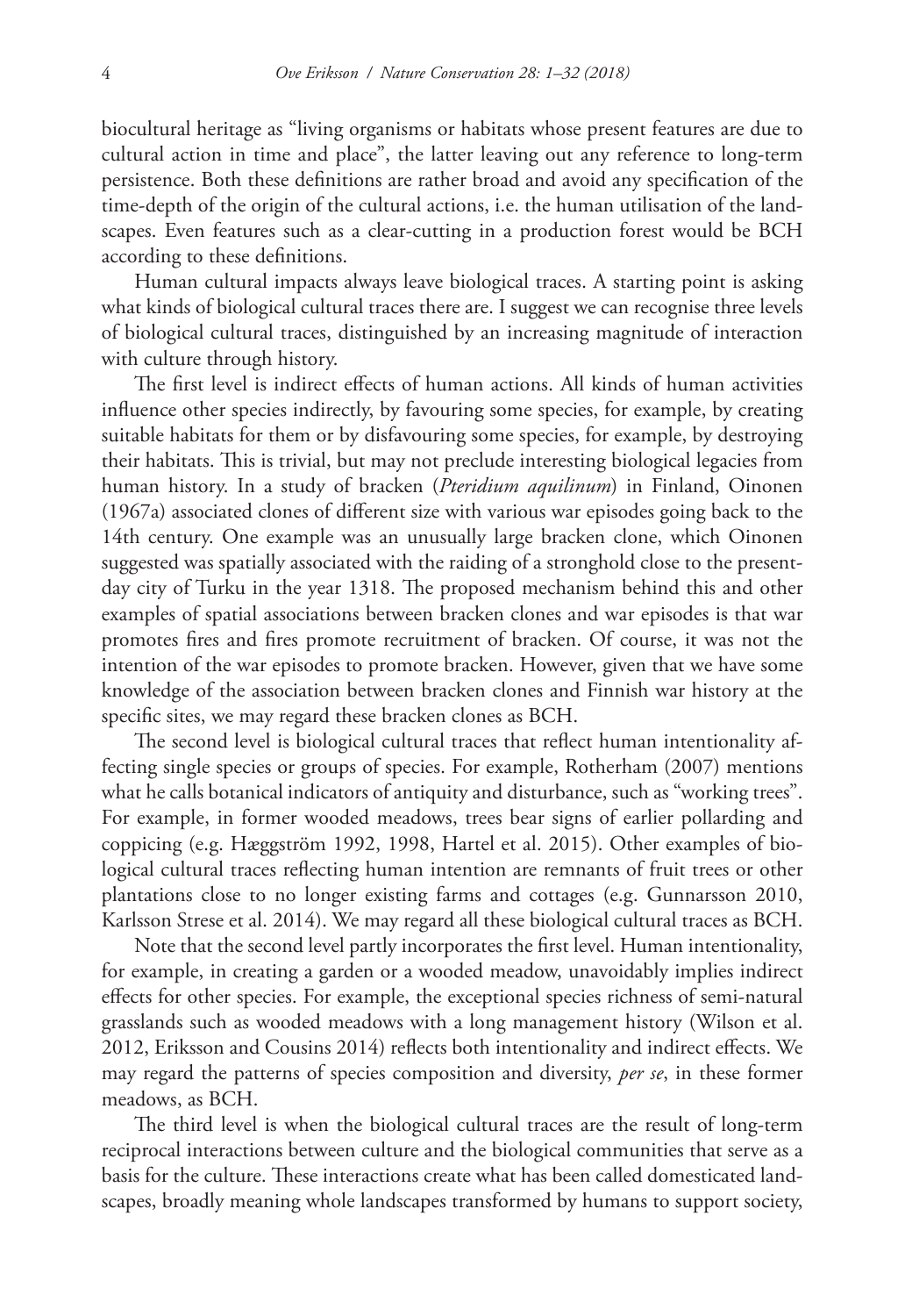but also affecting many other species (e.g. Terrell et al. 2003, Erickson 2006, Kareiva et al. 2007, Widgren 2012, Eriksson et al. 2018). Domesticated landscapes can be seen as the result of niche construction, a process whereby organisms, through their activities, modify their own and other species' niches (Odling-Smee et al. 2003). When humans are involved in a niche construction process, culture becomes one of the key factors (Kendal et al. 2011), creating a cultural niche (Laland and O'Brien 2012). Theory of human niche construction has been productive in understanding many features of human management and land-use, for example, global species distributions (e.g. Boivin et al. 2016), domestication of plants and animals (e.g. Smith 2016), development of infields (Eriksson and Arnell 2017) and for understanding the present anthropogenic biosphere in general (Ellis 2015).

Incorporating domesticated landscapes resulting from niche construction in a definition of BCH specifically stresses that biological cultural traces have or have had (previously during history) a great importance and meaning for people. Domesticated landscapes also relate to what has been termed "sociotechnical transition pathways" (Geels and Schot 2007). Furthermore, over time and due to the reciprocal interactions between culture and biological communities, both cultural and biological features have developed and changed. For example, management practices change over time, in response to and influencing the structure and composition of biological communities. What characterises this third level, domesticated landscapes, is that it encapsulates a "wholeness" of the environment influenced by and influencing human society. As such, it partly incorporates the previous two levels. Domesticated landscapes derived from niche construction processes include intentionality and unintended indirect effects on various species.

I thus propose the following definition of Biological Cultural Heritage (BCH): biological manifestations of culture, reflecting indirect or intentional effects or domesticated landscapes, resulting from historical human niche construction (Figure 1).

However, we need to clarify a critical question related to the definition. Heritage is not a value-neutral concept. As mentioned above, the meaning and value people assign to material manifestations of culture may change over time (e.g. Smith 2006, Graham and Howard 2008, Storm 2008, Braaksma et al. 2016) and cultural heritage generally has a positive connotation. A question is what makes BCH recognised and thus valued in a society?

There is extensive literature concerned with people's valuation of biological features and objects in landscapes. To cover this vast literature would be far beyond the scope of this paper, but it is nevertheless possible to identify some generalities. There are two main approaches to understand people's valuation and appreciation of biological features of landscapes: that preferences are culturally derived and biased or that they have an evolutionary basis (Fry et al. 2009). An example of the latter is the so called "savanna hypothesis", suggesting that humans have an innate preference for resourcerich, semi-open landscapes, with access to water bodies (Orians and Heerwagen 1992). For the purpose of this paper however, I leave this latter possibility out and henceforth focus on preferences reflecting culturally derived values.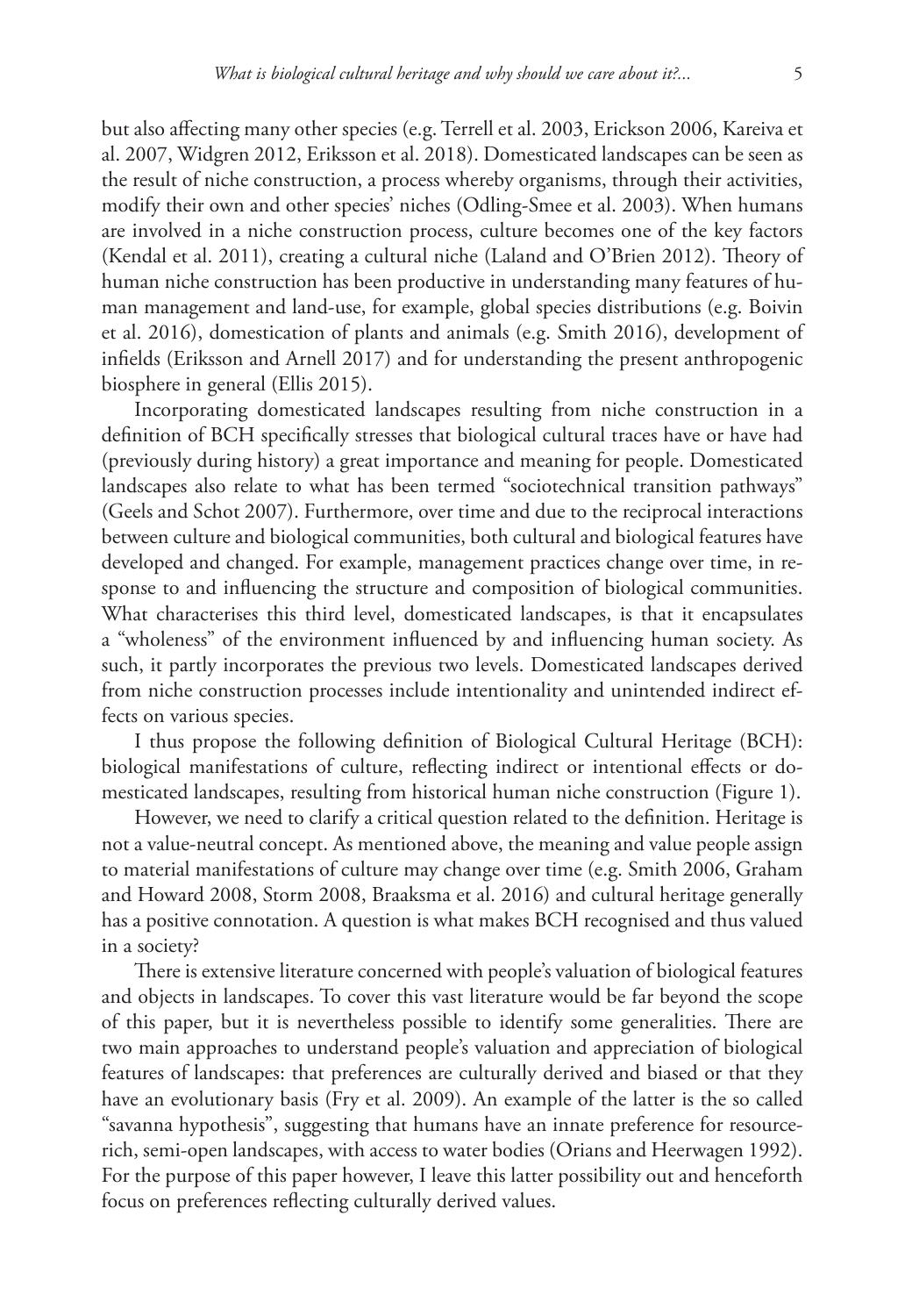

Increasing magnitude of interactions with culture through historical human niche construction

**Figure 1.** Biological cultural heritage defined as biological manifestations of culture, reflecting indirect or intentional effects or domesticated landscapes, resulting from historical human niche construction.

Generally, it is acknowledged that aspects such as landscape beauty, knowledge and memory of landscape history are important factors in valuation of landscapes (e.g. Schama 1995, Olick and Robbins 1998, Fairclough and Herring 2016). Herrington (2016) remarked that there has been a renewed interest in the concept of beauty during the last decades, in discourses on art, philosophy and landscape research. For landscapes, Herrington (2016, page 447) proposed that the most important aspects of beauty are "…contextual beauty and (…) functional beauty (which) both ask us to include the landscape's functional role in deeming a landscape beautiful." There is empirical support for this proposition when applied to landscapes (e.g. Vallejo et al. 2015, Dalglish and Leslie 2016). A possibility (so far very little studied) is that aesthetic preferences develop as a reciprocal interaction between humans and the physical, biological and cultural environments, an aesthetic niche construction process (Portera 2016). Furthermore, as remarked by Antrop (2005, page 21): "…the ability to tell a history of a place strongly enhances the identity and the overall value". This assumes that knowledge of landscape history and a "cultural memory" still exists. Potentially, landscapes may harbour biological (or other material) cultural traces that are not regarded as heritage, simply because of a loss of cultural memory (e.g. Rotherham 2007) or "cultural severance" (Rotherham 2013). An active and living knowledge and cultural memory relates to the current use of landscapes. This reflects the fact that the meaning and value people assign to material manifestations of culture relate to the extent people actually live on and work with the landscape (Buijs et al. 2006, Lindborg et al. 2009, Braaksma et al. 2016). This in turn reflects the importance of involvement of people when assessing values of landscapes and landscape features (e.g. Stenseke 2009, Svensson 2009, Dalglish and Leslie 2016).

These aspects of heritage may relate to both intangible and tangible values, in various ways linked to perceptions of continuity, private and public memories, identity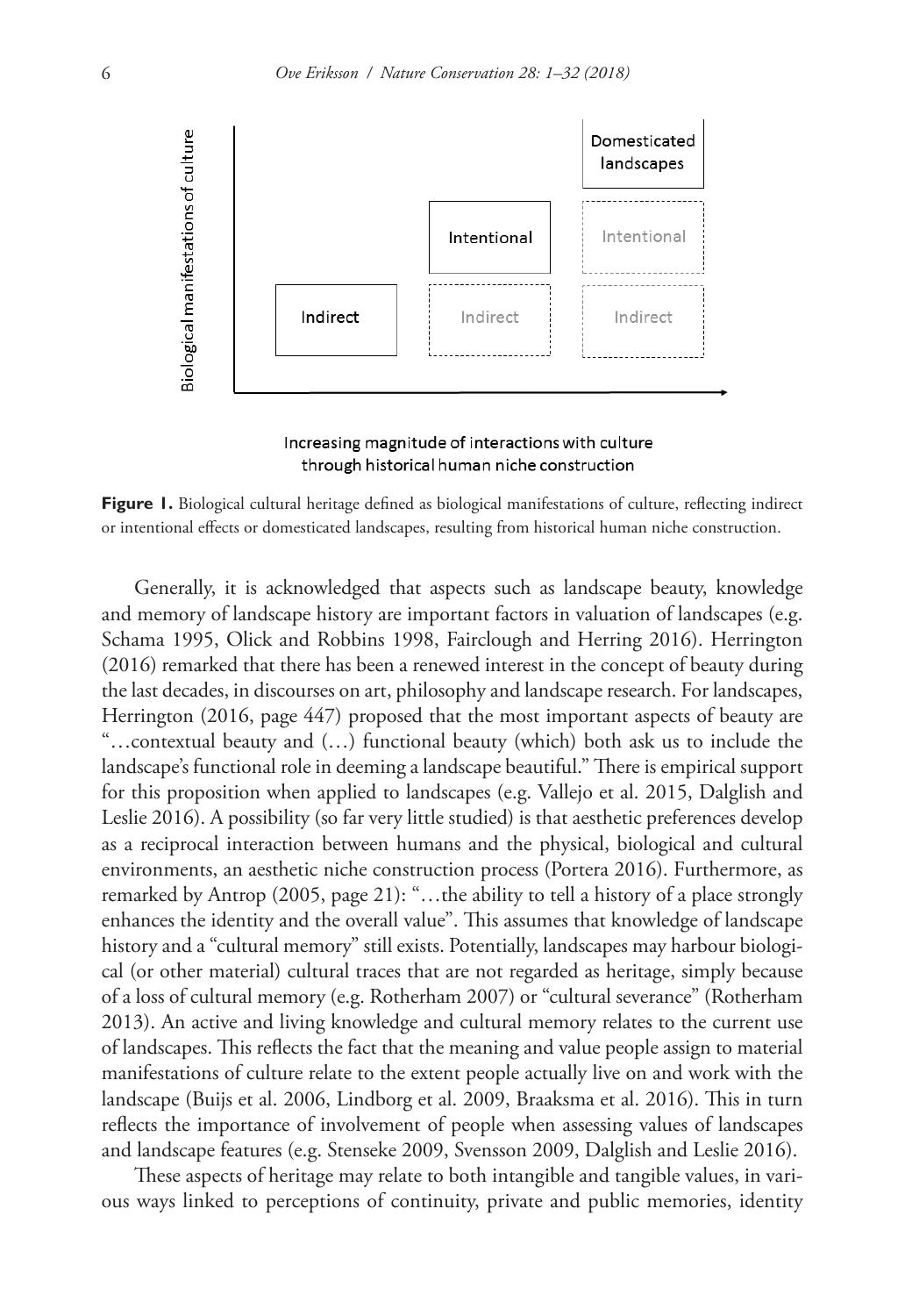and a sense of place (Taylor and Lennon 2011). The possibly strongest perception of heritage is when natural sites are regarded as sacred (e.g. Dudley et al. 2009, Allendorf et al. 2014, Jackson and Ormsby 2017).

Thus, in order to be recognised as biological cultural heritage (Figure 1), the following criteria should be fulfilled: (1) The biological cultural trace reflects either a previous (historical) human impact or a current impact which is rooted in what is currently considered as a tradition (whether "invented", *sensu* Hobsbawn (1983) or not). A time-depth, a history, is essential. (2) If the biological cultural trace no longer has a function or role, knowledge of its previous function or role is essential. (3) It is essential that the biological cultural trace evokes feelings, either due to its role for people's identity and sense of place or for its sanctity or sheer beauty.

## **An example: Swedish rural agricultural landscapes and forests**

## **Background**

"*Before the industrialization of agriculture, only rarely did one run a farm or raise cattle without the support of a forest*." (Agnoletti and Santoro 2015, page 440)

The second objective of this paper was to compare BCH in two different components of rural landscapes in Sweden: (i) open and semi-open pastures and meadows and (ii) forests. As the above quote from Agnoletti and Santoro (2015) suggests, agriculture historically utilised open land, crop fields, pastures and meadows and forests. Today, these two kinds of landscape components are viewed differently when it comes to recognising and valuing biological features in the context of culture and history (Figure 2). The rationale for making this comparison here is thus that it serves to illustrate some of the problems and challenges associated with recognising BCH.

In the southern parts of Sweden, large-scale landscape transformations due to agriculture had previously commenced during the Neolithic (from ca. 3900 BCE, Welinder 2011) and continued and expanded during the Bronze and Iron Ages (Pedersen and Widgren 2011). Many agricultural areas still comprise cultural landscapes with a long uninterrupted history of human management (e.g. Berglund 1991, Eriksson and Cousins 2014). The deep historical roots of open and semi-open grassland dominated landscapes are well known, as well as in a broader European context (e.g. Odgaard and Rasmussen 2000, Berglund et al. 2008, Emanuelsson 2009, Poschlod and Baumann 2010, Eriksson 2013, Kuneš et al. 2015). These grasslands are highly valued for their biodiversity and receive considerable subsidies to maintain management by grazing or mowing (e.g. Veen et al. 2009, Council of Europe 2017). The importance of a long previous historical management for this biodiversity has been documented in several studies (e.g. Cousins and Eriksson 2002, Lindborg and Eriksson 2004, Helm et al. 2006, Gustavsson et al. 2007). The perception of these landscapes as BCH is uncontroversial (Figure 3) and holds for both nature conservation authorities, as well as for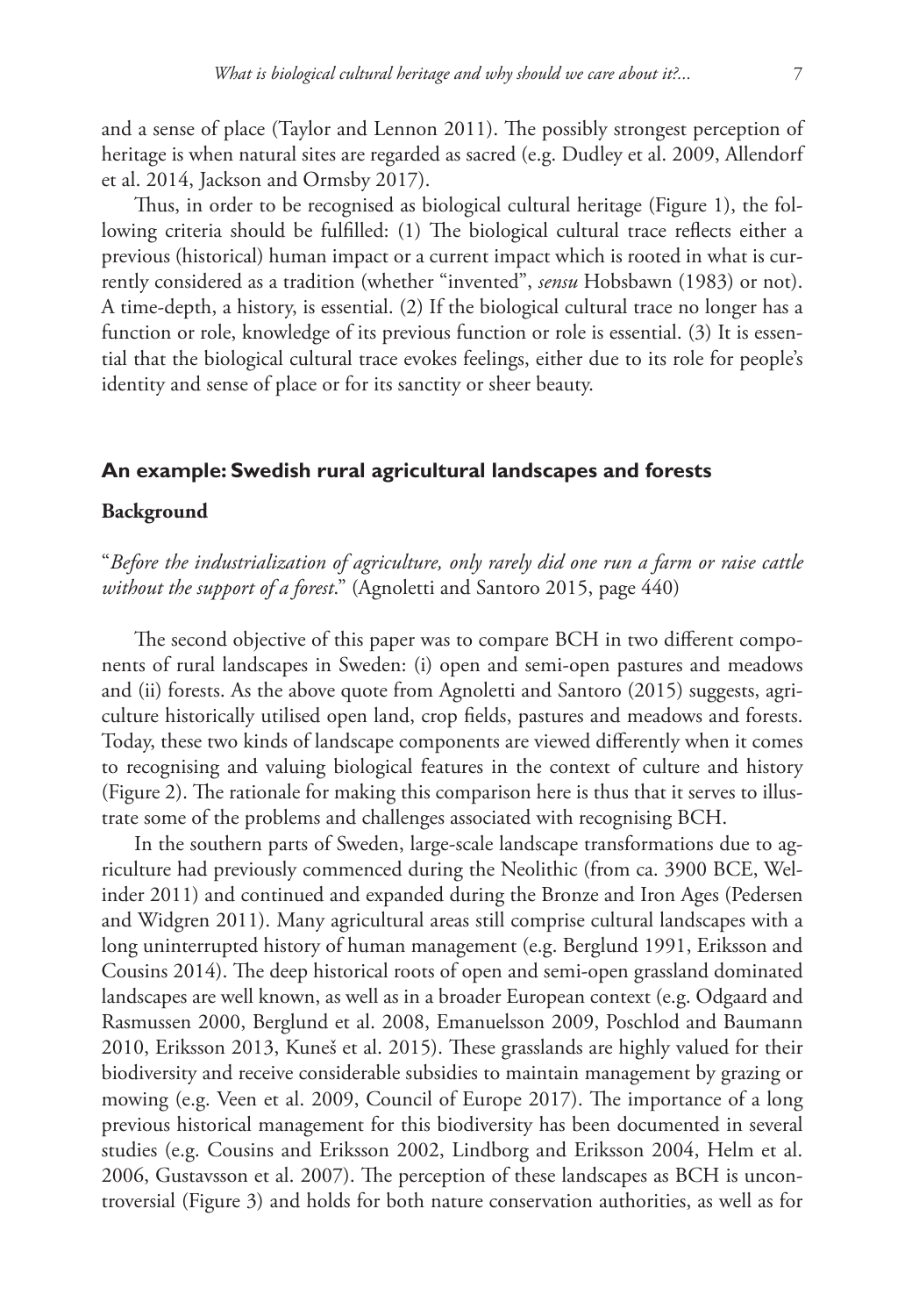

**Figure 2.** While remains of old agricultural management such as wooded meadows are viewed as cultural landscapes, forests usually are not. **a** Wooded meadow at Häverö parish, north of Stockholm, Sweden **b** Formerly grazed forest at Singö, north of Stockholm, Sweden. Photo: Ove Eriksson.



Figure 3. Biological cultural heritage may refer to a site where historical management has created speciesrich grasslands, as well as to single species. **a** A semi-natural grassland at the Natura 2000 site of Stora Åsa, Province of Södermanland, Sweden. **b** *Succisa pratensis*, a species characteristic for these grasslands and which remains as legacy in forests long after management has ceased (Herben et al. 2006). Photo: Ove Eriksson.

people in general (e.g. Ihse and Lindahl 2000, Stenseke 2006, Lindborg et al. 2009, Eriksson and Cousins 2014, Eriksson 2016, Anonymous 2017a).

This is in stark contrast to how forests are perceived, not only in Sweden, but throughout Europe. As remarked by several authors (e.g. Rotherham 2007, 2015, Agnoletti and Santoro 2015), conservation biologists, ecologist and foresters often fail to appreciate forests as cultural landscapes. As succinctly stated by Agnoletti and Santoro (2015, pages 438-439): for forests there is a "widespread application of an idea of 'naturalness' (…) informed by the 'degradation' paradigm, emphasizing the negative role of man". Steen (1958) summarised the debate on forest grazing in Sweden during the early 20<sup>th</sup> century and despite recognising that forest grazing historically has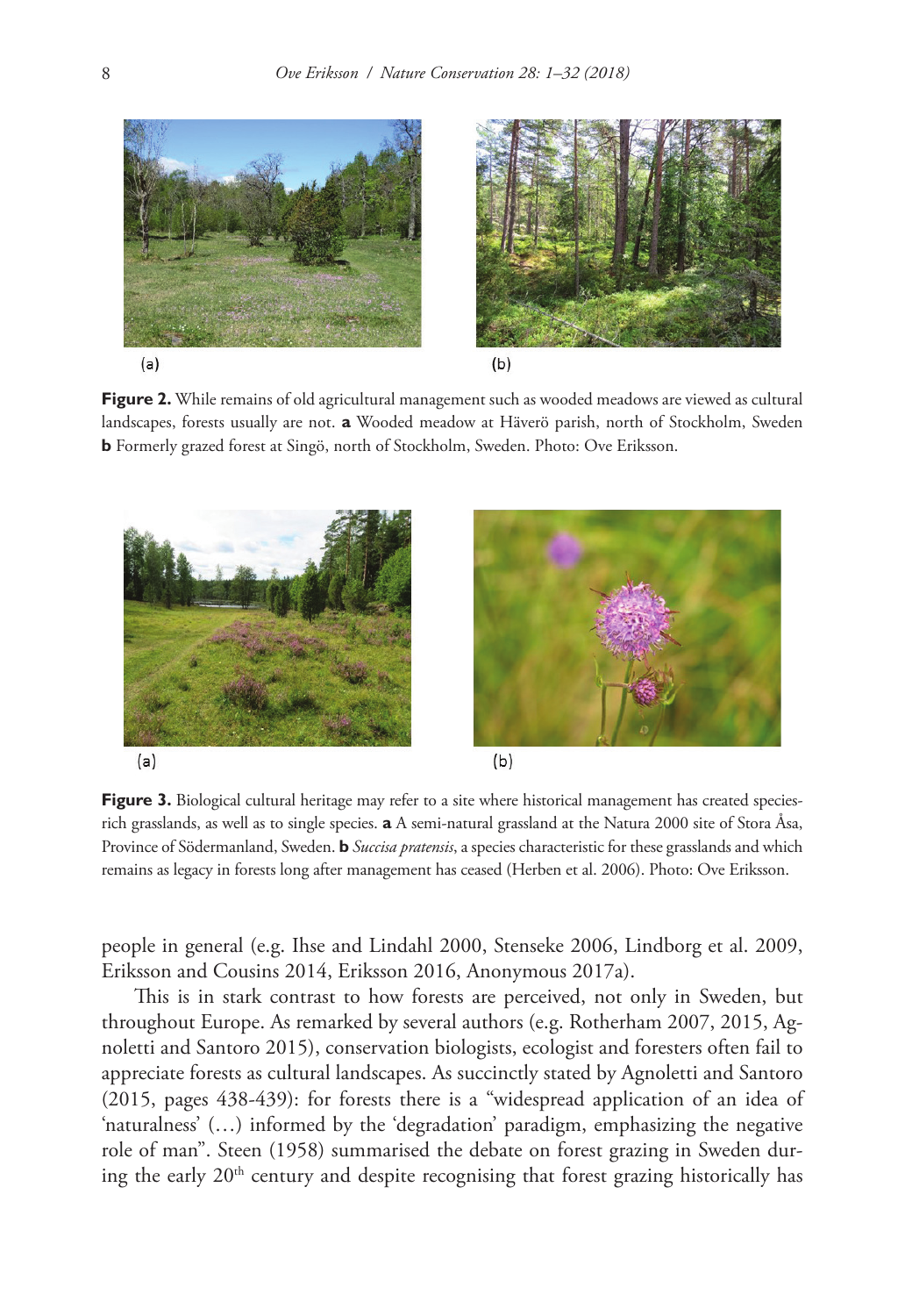promoted species richness in forests, he presented an overly negative view on forest grazing, mainly from a forestry perspective (see also Kardell 2016). This perspective is still dominant. For example, "During the 18th and 19th centuries, many forests were heavily over-exploited for farming, housing construction, wood for fuel, charcoal for the iron industry (…) Cattle grazed the forests hampering tree regeneration." (Swedish Forest Agency 2015). Clearly, the basic attitude is that human impacts before modern forestry were degrading forests. To clarify, it may well be correct that forest grazing truly hampers forest production. My point concerns how forests are valued from a cultural and historical perspective. I am unaware of any authority claiming that, for example, historical hay-making in wooded meadows degraded these systems and this is irrespective of whether one may truly regard wooded meadows as degraded former deciduous forests. Accordingly, in many forested ecosystems, conservation programmes focus on recreating natural disturbance regimes with the goal to maintain or restore wilderness, overlooking and downgrading historical cultural impact of humans (e.g. Holl and Smith 2007, Svensson 2009, Olwig 2016). Furthermore, they often wrongly interpret culturally impacted forests as untouched (e.g. Willis et al. 2004, Josefsson et al. 2009, Latałowa et al. 2015).

Some may claim that the paragraph above is like attacking a straw man. For example, cultural heritage is indeed mentioned briefly in the Swedish Environmental Objective for Sustainable Forests (Anonymous 2017a). In the instructions for surveys of forest key biotopes, culturally influenced biotopes are included (Swedish Forest Agency 2014). However, they only appear under a special sub-heading ("Biotopes formed by management"), distinguished from coniferous, deciduous and wet forests, which then, by implication, are not formed by cultural impact. In a recent report from the European Academies Science Advisory Council on "Multi-functionality and sustainability in the European Union's forests" (EASAC 2017), cultural heritage and services are mentioned a few times but not explored much and, overall, the report argued for a "pre-degradation baseline" when assessing biodiversity change. In a review of how legislation and certification of forests influence biodiversity, there were no discussion of values associated with historical cultural influences on biodiversity (Johansson et al. 2013) and the same bypassing of cultural impacts holds for some overviews of socalled "retention forestry" (Gustafsson and Perhans 2010, Gustafsson et al. 2012). In Swedish forestry conservation debates from the 1960s and onwards, aspects of cultural history are generally absent (Simonsson et al. 2015). A recent study of stakeholder's preferences regarding various features of forests, based on questionnaires (Nordén et al. 2017), did not even include any question of cultural values. A general conclusion is that explicit references to cultural values of forests are conspicuous by their absence. Some figures are illustrative. The total area in Sweden of protected grazed forest is ca. 290 hectares (Anonymous 2017b) and of the approximately 100,000 hectares of semi-natural grasslands in Sweden currently receiving subsidies for maintaining grazing management to preserve biological and cultural values, ca. 2% is grazed forest (Swedish Board of Agriculture 2012).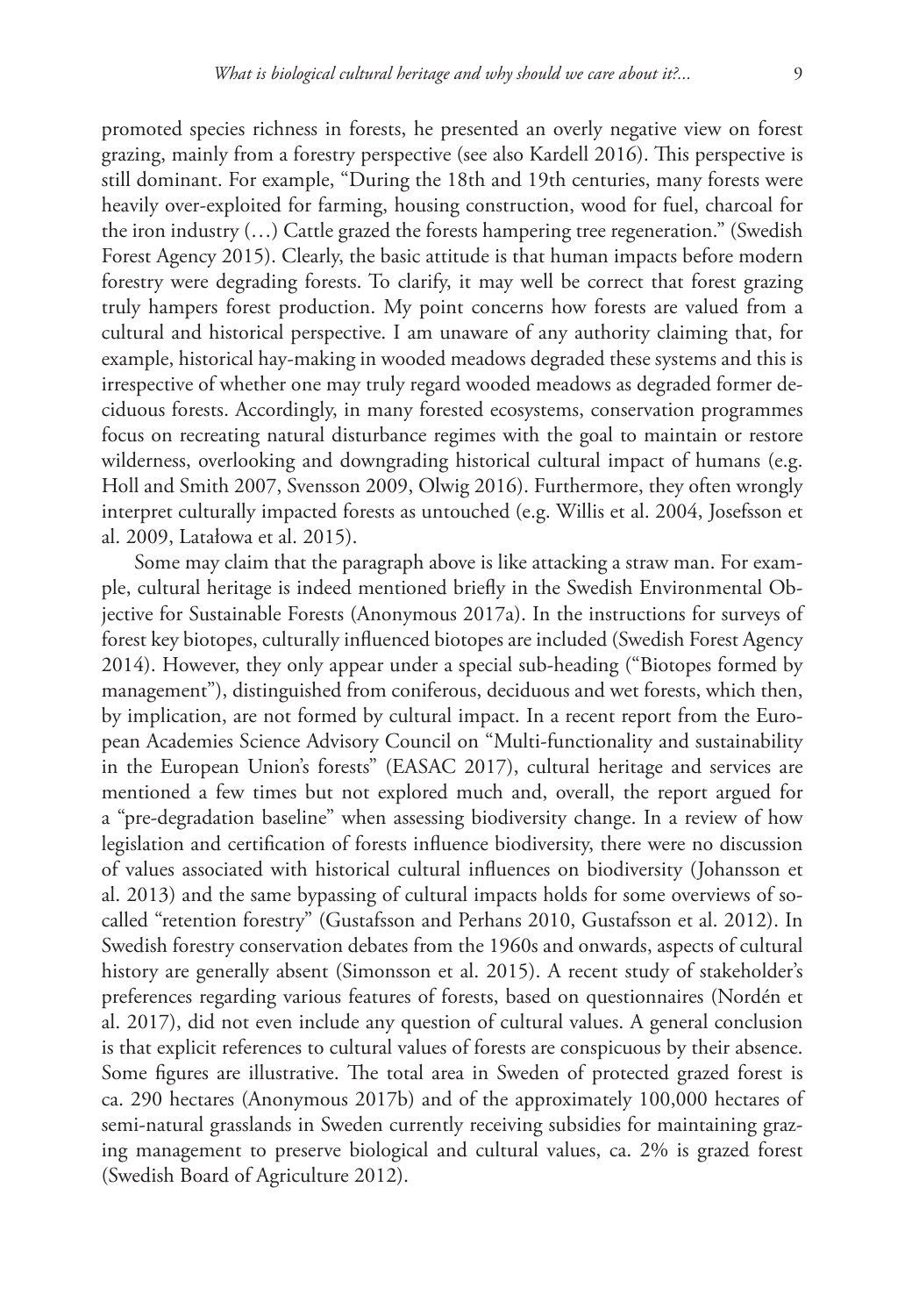#### **Biological cultural traces in forests**

The difference between these two rural landscape components in how historical cultural impacts are perceived, i.e. downgrading forests as cultural landscapes, is not due to a paucity of scientific evidence on forest history. The existence of legacies of pre-modern long-term cultural impact in boreal, boreo-nemoral (Sjörs 1999) and temperate forests in the northern hemisphere is well-known (e.g. Foster 1992, Lindbladh 1999, Rackham 2003, Bradshaw 2004, Hermy and Verheyen 2007, Müllerová et al. 2014, Kirby and Watkins 2015). Vast areas in Europe were historically used as wood pastures (Hartel et al. 2015, Plieninger et al. 2015) and for collection of livestock fodder (e.g. Slotte 2001, Müllerová et al. 2014).

In southern and central Sweden, most area of what is now forest has for long and, until the late  $19<sup>th</sup>$  to mid- $20<sup>th</sup>$  centuries, been used for grazing and hay-making (e.g. Slotte 2001, Segerström and Emanuelsson 2002, Brunet et al. 2012, Eriksson and Cousins 2014, Cousins et al. 2015, Kardell 2016). From medieval times, mining became important in parts of southern and central Sweden and had an enormous impact on forests due to the demands for firewood and charcoal (e.g. Emanuelsson and Segerstrom 2002, Angelstam et al. 2013). The wide stretches of forests in the interior of central and northern Sweden also have a long history of human influence. Lindholm et al. (2013) reviewed evidence of numerous archaeological sites in the forested inland of Sweden, related to game pitfalls, village outfield pasture, tar and charcoal production, small mills, hay-meadows and shielings. From around AD 300 and onwards, this part of Sweden was part of integrated trade networks (e.g. Ashby et al. 2015, Lindholm and Ljungkvist 2016) and the collective impact suggests that the forested inland was colonised and utilised from the first centuries AD, much earlier than previously thought. In fact, agriculture may have reached these areas already during the Neolithic and Bronze Age (Josefsson et al. 2014) and, certainly, from the Roman Iron Age, ca. AD 100-500 (e.g. Karlsson et al. 2010). Lindholm et al. (2013) concluded that this cultural landscape has been generally overlooked, both from historical and biological viewpoints. In the northern boreal forest, Sami people practised agriculture, with hay-making, livestock grazing, including reindeer grazing in pine forests, at least from 300-400 years BP (Josefsson et al. 2009, Josefsson et al. 2010a, b, Rautio et al. 2016). During the 16<sup>th</sup> century, there was a large immigration of Finnish settlers to central Sweden, practising slash-and-burn agriculture and livestock herding (e.g. Linder and Östlund 1998, Wedin 2004). An impact of former land use is evident even in forests that have been considered pristine, e.g. boreal swamp forests (Hörnberg et al. 1998), old spruce forests (Bradshaw and Hannon 1992) and northern boreal forests (Josefsson et al. 2009, Josefsson et al. 2010a).

Furthermore, the difference between these two rural landscape components in how cultural historical impacts are perceived is not due to general differences in recent land use history. Both open and semi-open rural landscapes and forests have been subjected to major land-use change over the last 150 years. From the late  $19<sup>th</sup>$  century and onwards, the Swedish agricultural and forest landscapes underwent drastic changes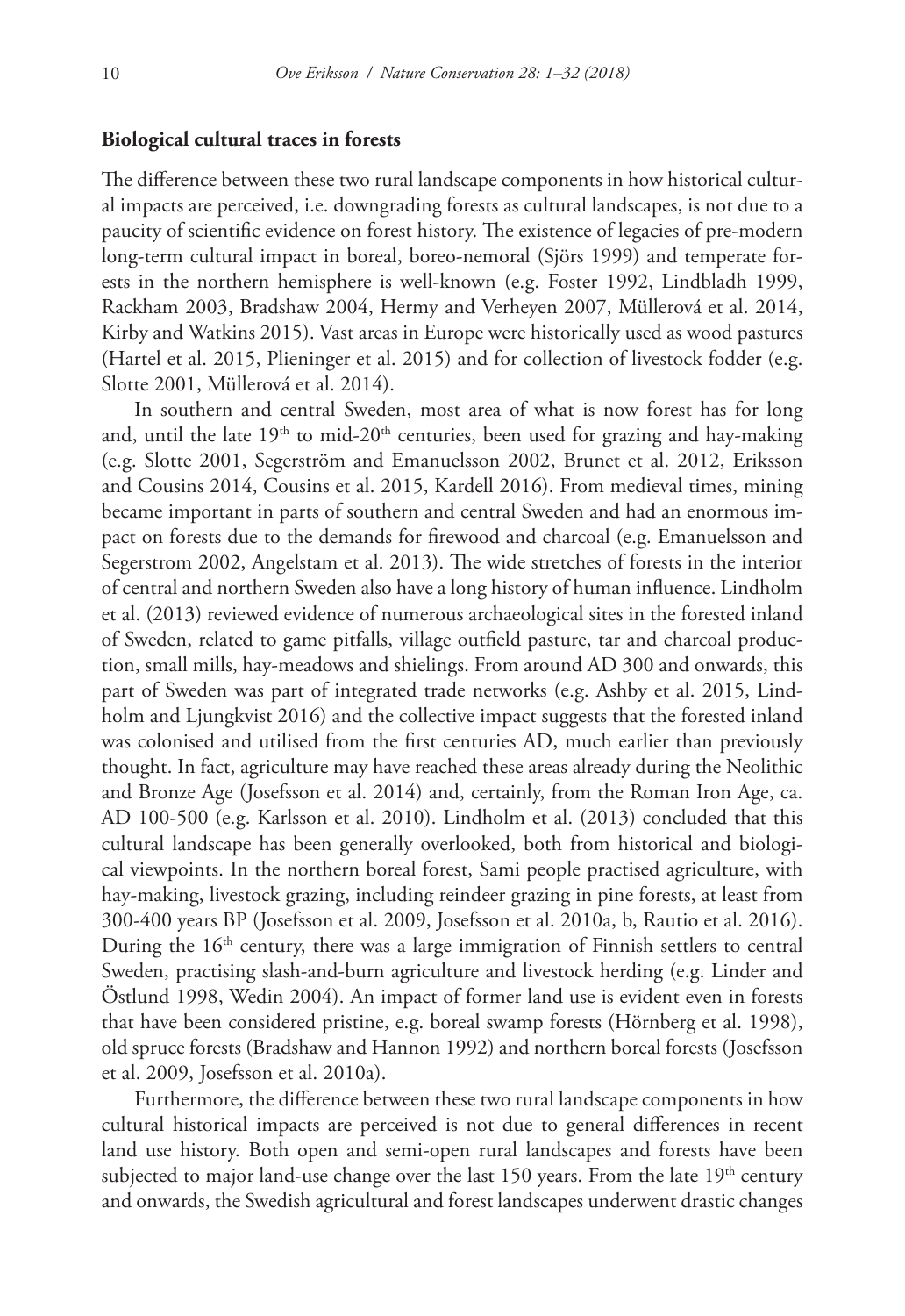(Antonsson and Jansson 2011, Cousins et al. 2015). In agriculture, a range of new techniques were introduced (Morell 2011), resulting in abandonment of semi-natural meadows, which were transformed into arable fields, forest plantations or were left unmanaged, resulting in a succession towards forest (e.g. Emanuelsson 2009, Brunet et al. 2012, Eriksson and Cousins 2014). Although some meadows were used as pastures, the area of semi-natural grasslands has declined by more than 90% during the last century (Cousins et al. 2007, Cousins and Eriksson 2008, Cousins et al. 2015). Forest grazing was successively abandoned (Steen 1958, Kardell 2016). Initially, old and large trees were selectively harvested (e.g. Linder and Östlund 1998), but clear-cutting was introduced gradually during early 20<sup>th</sup> century, although selective cutting persisted until the 1950s (Lundmark et al. 2013). In general, this altered management resulted in a great increase in wood biomass and a new (younger) age structure of forests. For example, in an area in the province of Dalarna, estimates suggest an almost six-fold (from ca. 12  $\mathrm{m}^3/\mathrm{h}$ a to 66  $\mathrm{m}^3/\mathrm{h}$ a) increase in wood biomass between 1907 and 1989 (Ericsson et al. 2000). Norway spruce became increasingly dominant from the early  $20<sup>th</sup>$  century (Lindbladh et al. 2014), currently making up 40% of the forest standing volume (Swedish Forest Agency 2015). Today, Sweden is a forested country: 57% of the area is productive forest, 12% is unproductive forest and 6% is other wooded land (Swedish Forest Agency 2015).

Overall, these changes reflect the transformation of Sweden from a mainly agricultural to an industrialised country. Some figures are presented to illustrate this change as follows: between the 1870s and the 1940s, the fraction of Swedish BNP coming from agriculture dropped from 40% to 10%, the number of crofters dropped from 100,000 to a few thousand and, while the number of farms remained more or less constant until the 1940s, this number declined drastically after the Second World War (Morell 2011). As discussed further below, these changes are associated with new perceptions for cultural values in forests.

The most general human impact on forests before this modernisation was through grazing by livestock, collection of hay at sites where this was suitable, selective use of wood and altered fire regimes (e.g. by slash-and-burn cultivation). This created an increased openness, promoting development of stands of old trees, particularly Scots pine, with a field layer of grasses and herbs (e.g. Segerström and Emanuelsson 2002, Josefsson et al. 2009). Close to settlements, the effects also included nutrient dynamics, soil compaction and increased microbial decomposer activity (Freschet et al. 2014). As stated by Ericsson et al. (2000, page 235): "This grazed forest with large Scots pines, grass and herbaceous plants constitute a landscape almost unknown today…".

However, although old-fashioned ways of using forest do not exist anymore, the biological cultural traces have not gone. These legacies may refer to occurrences of deciduous forest stands in boreo-nemoral and boreal regions (e.g. Björsne and Bradshaw 1998, Hellberg et al. 2003), remaining patterns of species distribution (e.g. Lindbladh et al. 2000, Segerström and Emanuelsson 2002, Östlund et al. 2015) and culturally modified trees. Trees with traces of ringbarking, production of axe-handles, boundary marks and trees for magic use are abundant in northern Sweden (Östlund et al. 2002,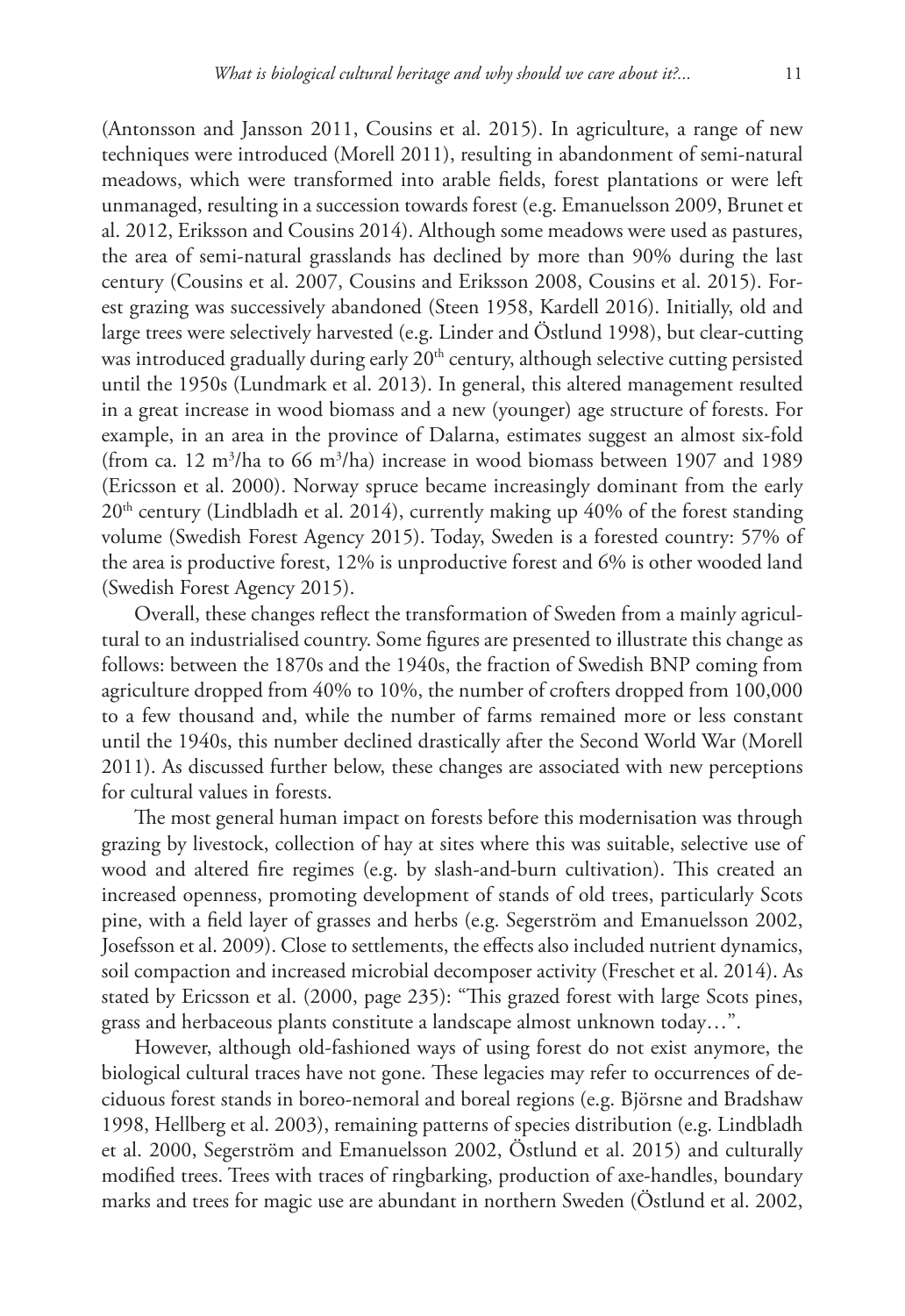Rautio et al. 2014). Some trees bear written messages, a kind of forest notice board (Andersson et al. 2005). Many plant species may persist as slowly declining populations over quite long time. In grassland systems, time lags in the order of a century have been documented (Lindborg and Eriksson 2004, Helm et al. 2006) and legacies of previous grassland management in what is currently forest and maintained over a century, have been documented (Herben et al. 2006, Johansson et al. 2011). These legacies may also remain after one forest-cycle of clear-cutting (Jonason et al. 2016). Very few similar studies have been conducted in forest systems and focusing on what is regarded as forest species, perhaps due to a preconceived notion that such legacies are not expected when research is conducted in forests. Suggested examples of species reflecting previous cultural impacts in forests include plants such as *Actaea spicata*, *Lathyrus vernus*, *Galium odoratum* and *Festuca altissima* (Nilsson et al. 2001), *Lycopodium complanatum* (Oinonen 1967b) and *Chimaphila umbellata* (Lundell et al. 2015), lichens such as *Lobaria* spp. (Nilsson et al. 2001) and *Usnea longissima* (Josefsson et al. 2005), wood-dependent beetles (Lindbladh et al. 2003) and birds such as *Dendrocopos minor* (Lesser spotted woodpecker) (Wiktander et al. 2001) and *Caprimulgis europaeus* (Nightjar), *Lullula arborea* (Wood lark) and *Dryocopus martinus* (Black woodpecker) (Linder and Östlund 1998). Despite these suggested examples, there is a general paucity of studies of historical land-use effects for species of plants and animals in forests, as compared to semi-natural grasslands (cf. Eriksson and Cousins 2014).

Thus, there is no doubt that forests in Sweden are indeed a historical cultural landscape and that there are abundant legacies of previous management. Modern forestry has not eroded all biological cultural traces emanating from the time before modernisation.

I suggest that there are two main reasons why BCH is generally over-looked in forests; loss of cultural memory and the dominance of a perception of forests as wilderness. In the following sections, I discuss these in some more detail.

#### **Loss of cultural memory**

Cultural memory (synonymous to "social memory", Connerton 1989) is a concept used in various contexts within the social sciences (e.g. Hirsch and Smith 2002, Terry 2013). According to Connerton (1989, page 37), social memory works when "groups provide individuals with frameworks within which their memories are localized (…) mental spaces provided by the group  $(...)$  these mental spaces  $(...)$  always receive support from and refer back to the material spaces that particular groups occupy." Laland and Rendell (2013) suggested that cultural memory is a general feature of humans, based on knowledge transmission, learning and copying. Furthermore, they considered cultural memory as adaptive for coping with changing environments. This is in line with a definition of culture as "information that is acquired from other individuals via social transmission mechanisms such as imitation, teaching, or language" (Mesoudi 2011, page 2). An example of the association between cultural memory and material manifestations of culture is the common understanding that in pre-literate societies,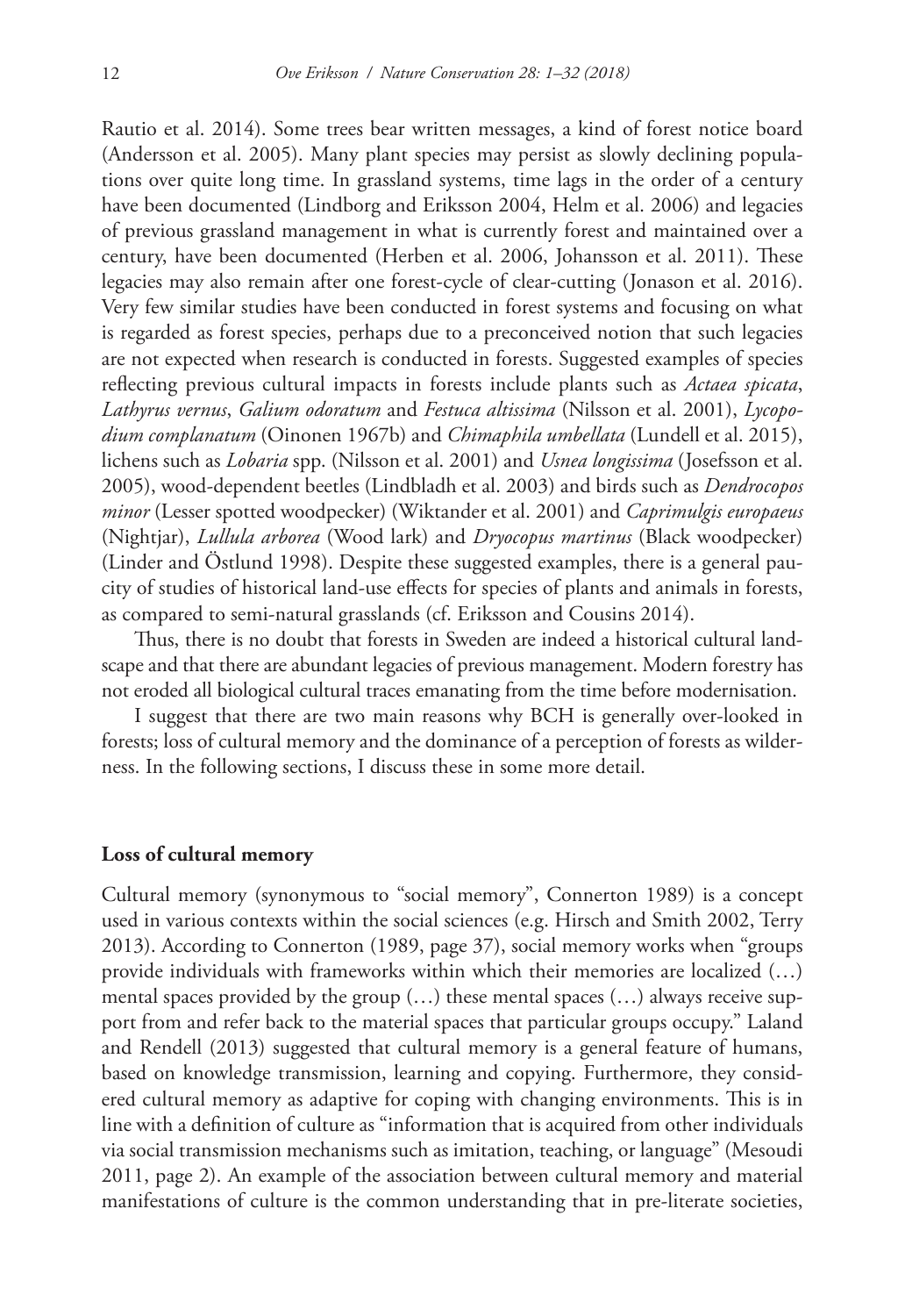material features of whole landscapes such as settlements with their surrounding resource base (crop fields, pastures etc.), graves and ceremonial sites were organised to represent people's perceptions of cosmology and religion, their 'world view' (e.g. Hodder 1990, Tilley 1994, Kristiansen and Larsson 2005, page 357 ff., Andrén 2014).

It may seem far-fetched to envisage anything similar in a modern society. However, the discourse on perceptions of heritage, as founded by knowledge and memory of landscape history, identity and sense of place and the meaning people attribute to material remains of history (e.g. Schama 1995, Antrop 2005, Taylor and Lennon 2011, Braaksma et al. 2016), in a way reflects a similar role of landscapes for people today. By "knowing the landscape", people may experience home and identity. Knowing the historical background of places or features of landscapes promotes such feelings, respect for previous generations and it stimulates an active interest in maintaining features regarded as traditional. Consider a farmer who is managing a semi-natural grassland previously managed over many generations. By doing this, the farmer maintains a cultural memory of management history and this cultural memory adds to the perceived heritage value of that particular grassland. This example illustrates cultural memory founded on ongoing activity. Indeed, studies of people's valuation of agricultural rural landscapes suggest not only that a cultural memory promotes perceptions of heritage values, but also that such a cultural memory partly depends on the current utility of these landscape elements (e.g. Stenseke 2006, 2009, Braaksma et al. 2016).

Although the loss of biological and cultural values due to drastic landscape changes was subject to debate in Sweden from the 1930s and onwards, it was not until the 1980s when a national survey of semi-natural grasslands was initiated (Swedish Environmental Protection Agency 1987). Such national programmes for preserving BCH in agricultural landscapes play an important role for promoting a societal cultural memory. These programmes represent what Smith (2006) termed an "authorized heritage discourse", i.e. "... aesthetically pleasing material objects, sites, places and/or landscapes that current generations 'must' care for, protect and revere so that they may be passed to (…) future generations (…) to forge a sense of common identity based on the past" (Smith 2006, page 29). In addition, a societal cultural memory also depends on perceptions of people who are not themselves directly close to the material cultural manifestation (for example, they live in cities and have their main experience of the rural agricultural landscapes from books and television or perhaps from short visits during holidays). Thus, popular culture plays a role. For example, the Swedish author of children's books, Astrid Lindgren (e.g. 'The six Bullerby Children', 'Emil of Lönneberga') has probably meant a lot for Swedish people's appreciation of old-fashioned rural agricultural landscapes and for maintaining a cultural memory even amongst those lacking direct experience of such landscapes.

In contrast, forested landscapes fall outside this authorised cultural heritage discourse (e.g. Svensson et al. 2018). The separation of agriculture from forest management during the 20<sup>th</sup> century (mainly by abandonment of forest grazing and haymaking on wetlands) initiated a loss of cultural memory of forests as old cultural landscapes. Forests became an object for the forestry industry. Rural people's livelihood did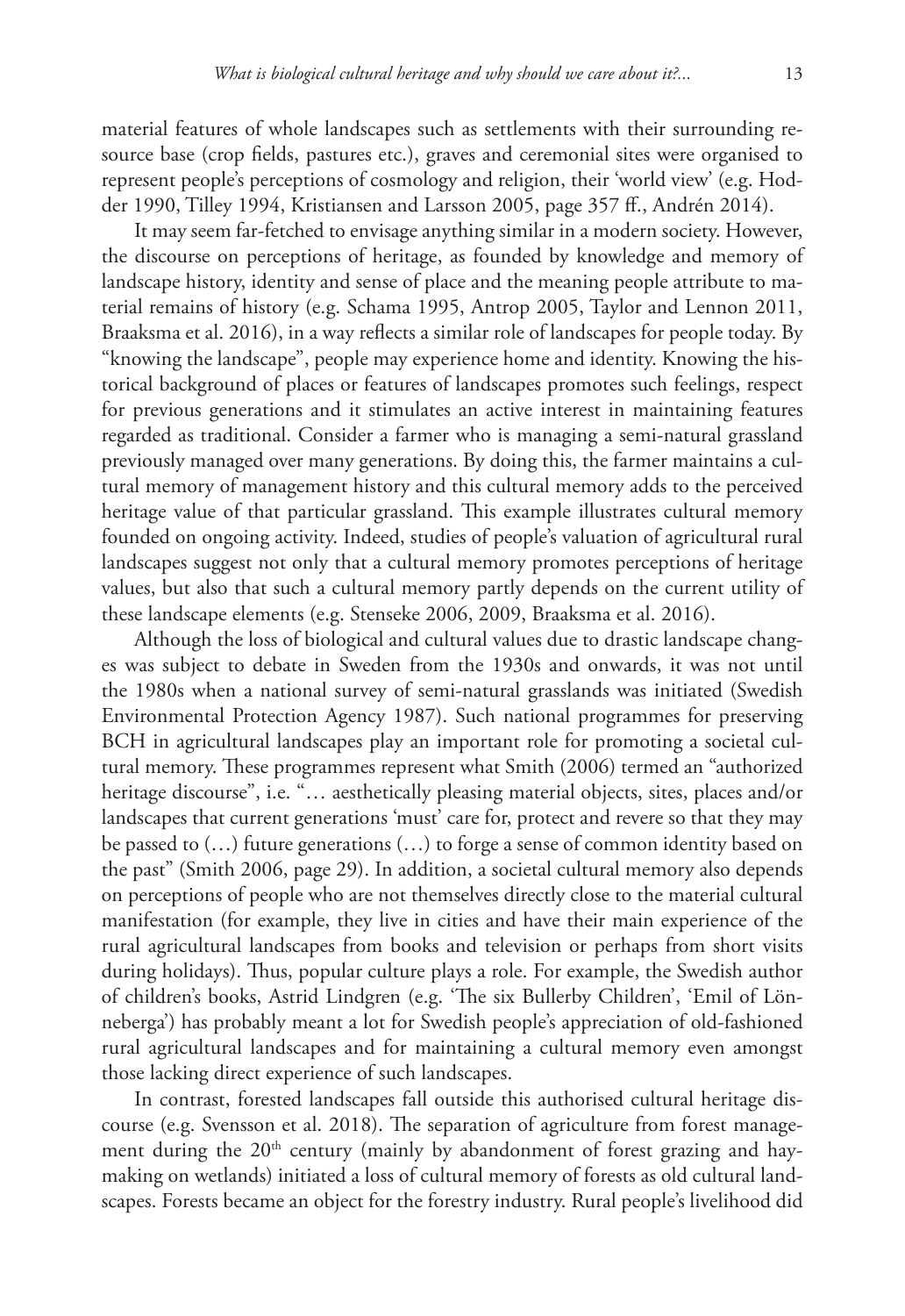not depend on forests as previously. There were few people transmitting memory of previous cultural practices in forests. In fact, from the 1950s, a large fraction of people, living in agricultural regions outside the most agriculturally productive plains, left for other jobs in the industry (Morell 2011). A similar separation holds for industry historically dependent on forests. It is illustrative that some of the industrial remains of the mining landscapes in Sweden are protected as UNESCO World Heritage (The Mining Area of the Great Copper Mountain in Falun and the Engelsberg Ironworks), but not the forest landscape that was an essential basis for the industry.

Thus, the divorce between agriculture and forests that commenced during late 19<sup>th</sup> century and was, more or less, completed in the 1950s, resulted in a general loss of cultural memory regarding forests. This loss of cultural memory concerned people living in the rural landscapes as well as authorities concerned with management and conservation. In contrast, a cultural memory was maintained in agriculture, implying that remains of old and traditionally managed grasslands were perceived as cultural heritage and their biological features thus as BCH.

Instead of being viewed as cultural heritage, conservation efforts in forests focused on protecting wilderness, which was seen as not (yet) exploited by the forestry industry. This leads to the other main issue influencing why BCH is over-looked in forests, how wilderness is understood and perceived.

#### **Perceptions of wilderness**

There is extensive literature on the history of the conceptual divide between culture and nature (e.g. Williams 1980, Worster 1994, Haila 2000, Kricher 2009). Here it may suffice to remark that, during the Enlightenment (late 1600s - 1700s), a view developed where nature was represented as an object of exploitation and investigation, inspired by a Cartesian idea of the world as a machine (Haila 2000, Outram 2013). For example, Williams (1980) suggested that the conceptual separation of culture vs. nature was a result of the identification of humans as free to investigate and make experiments on nature. During the late 1700s and especially during the following century, a critical reaction emerged to what was regarded as a destructive human dominance over nature. This was a feature of what has been termed "Romanticism", which promoted a view that nature represents something not artificial, authentic, uncorrupted and good, as a state opposed to civilisation (Outram 2013).

One such influential author was the explorer and naturalist Alexander von Humboldt, whose books were widely read (e.g. *Ansichten der Nature*, in English translation *Views of Nature*, von Humboldt (2014 [1808]). Von Humboldt had an impact on the development of an early green movement (e.g. Henry David Thoreau) and on the proponents for establishing National Parks in the United States, such as John Muir (Wulf 2015). During late  $19<sup>th</sup>$  century, ideas of national heritage also developed in many other countries along with an ambition to consolidate national identification (e.g. Schama 1995, Smith 2006, Graham and Howard 2008). Natural (and cultural)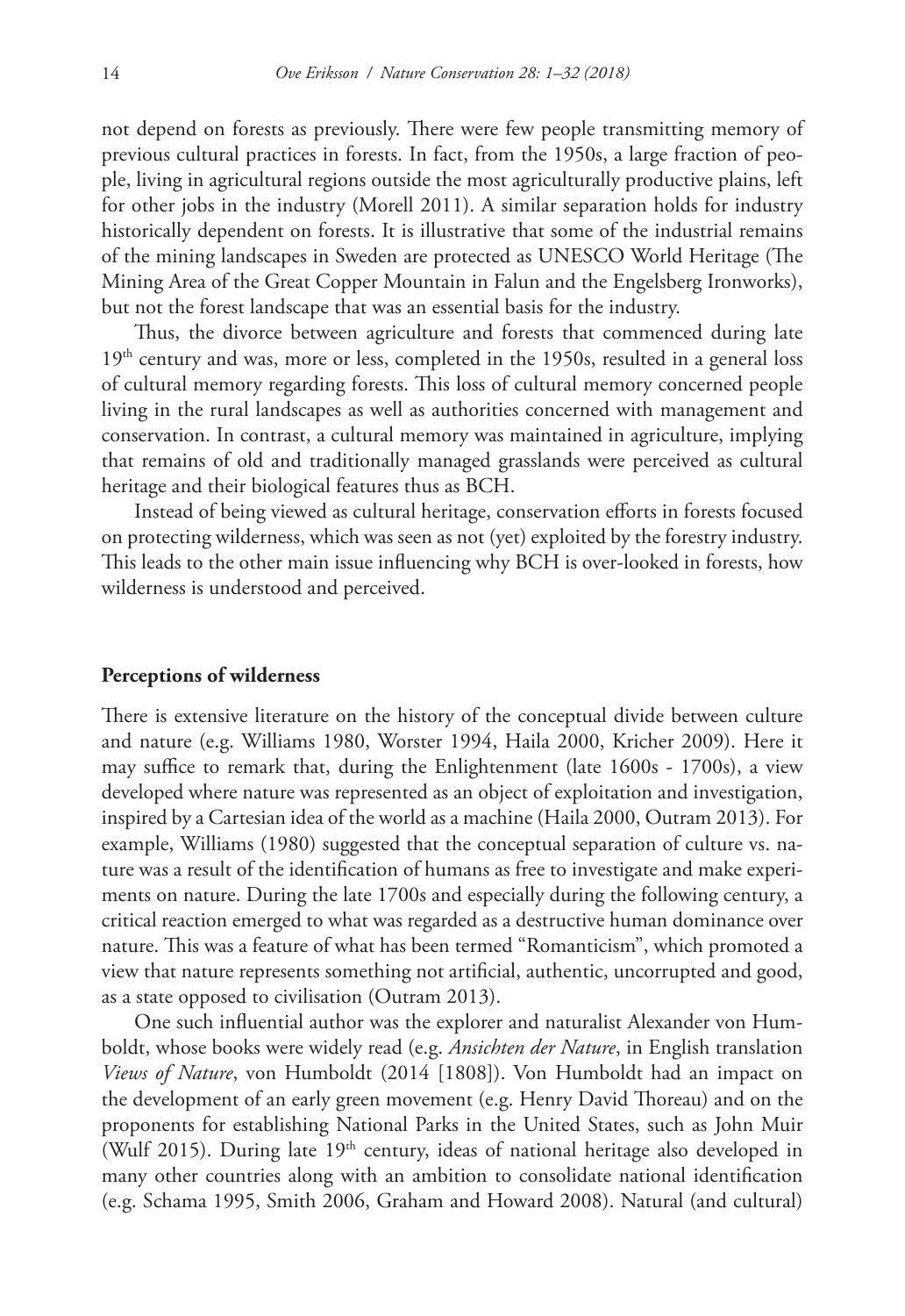heritage became a "thing" that was conceptually possible to preserve, to freeze in a certain state (Olwig 1984). In Sweden, the first National Parks were established 1909. The underlying idea was to preserve wild nature, considered as representing what was seen as characteristic for Sweden as a nation (e.g. Mels 1999).

The National Parks in Sweden also included areas that were strongly influenced by management. An example of this is Ängsö, an island north of Stockholm, composed of open pastures and semi-open wooded meadows. This vegetation was initially interpreted as remnants of old virgin deciduous woodland. As nature protection prescribed free development, excluding human intervention, the wooded meadows at Ängsö soon encroached and the original beauty deteriorated. During the following decades and after a debate amongst conservationists, management was reintroduced at Ängsö in the 1940s. Using the concept suggested in this paper, one could say that BCH was finally recognised. However, although several early conservationists argued that, not only the still managed agricultural landscape, but also forests should be seen as products of culture (thus being BCH), nature conservation was henceforth mostly concerned with wilderness (this debate is described in Gren (2010) and Wijkander (2017), both being only available in Swedish).

An idea underlying the early movement to protect nature was that human intervention in nature is fundamentally destructive and that wilderness (the object of preservation) is not compatible with cultural impacts. This is still a common opinion. As succinctly stated by Stokes (2018, page 2): "This idea of wilderness as antidote to civilization serves as a central organizing principle of the modern conservation movement (…)." Questioning the existence of wilderness would then be seen as threatening the whole idea of nature conservation. As illustrated by the debate following a controversial paper by Cronon (1996), where he argued that wilderness is a human social construct, there is much confusion associated with the wilderness concept (Proctor 1998). The question of how wilderness is conceptually understood should not be confused with the issue of whether those presumed wilderness-areas really are untouched by humans. The issue is not whether nature is or is not, truly pristine (most vegetation is not, e.g. Willis et al. 2004), but rather if and when an idea of a wilderness is projected on nature and in what sense such a projection implies certain values and actions. Cronon was thus misinterpreted, as if he had claimed that wild nature *per se* does not exist. This was of course not the point. Very few, if any, hard-core social constructivists would claim that. It is the concept of wilderness that is a social construct, not the physical objects that build up nature (e.g. mountains, forests, species). The conceptual relationship between culture and nature is still underlying controversies revolving around the socalled "new conservation science" (Marris 2011, Kareiva and Marvier 2012, Doak et al. 2014, Wuerthner et al. 2014), although some authors argue that these contrasting opinions may quite easily be reconciled (e.g. Mace 2014).

It is thus argued that the association of nature worthy of protection with the concept wilderness, understood as nature where there has been no cultural impact, has contributed to inhibit recognition of BCH in forests, i.e. created a kind of blind spot for forests as cultural landscapes. While rural agricultural landscapes escaped the con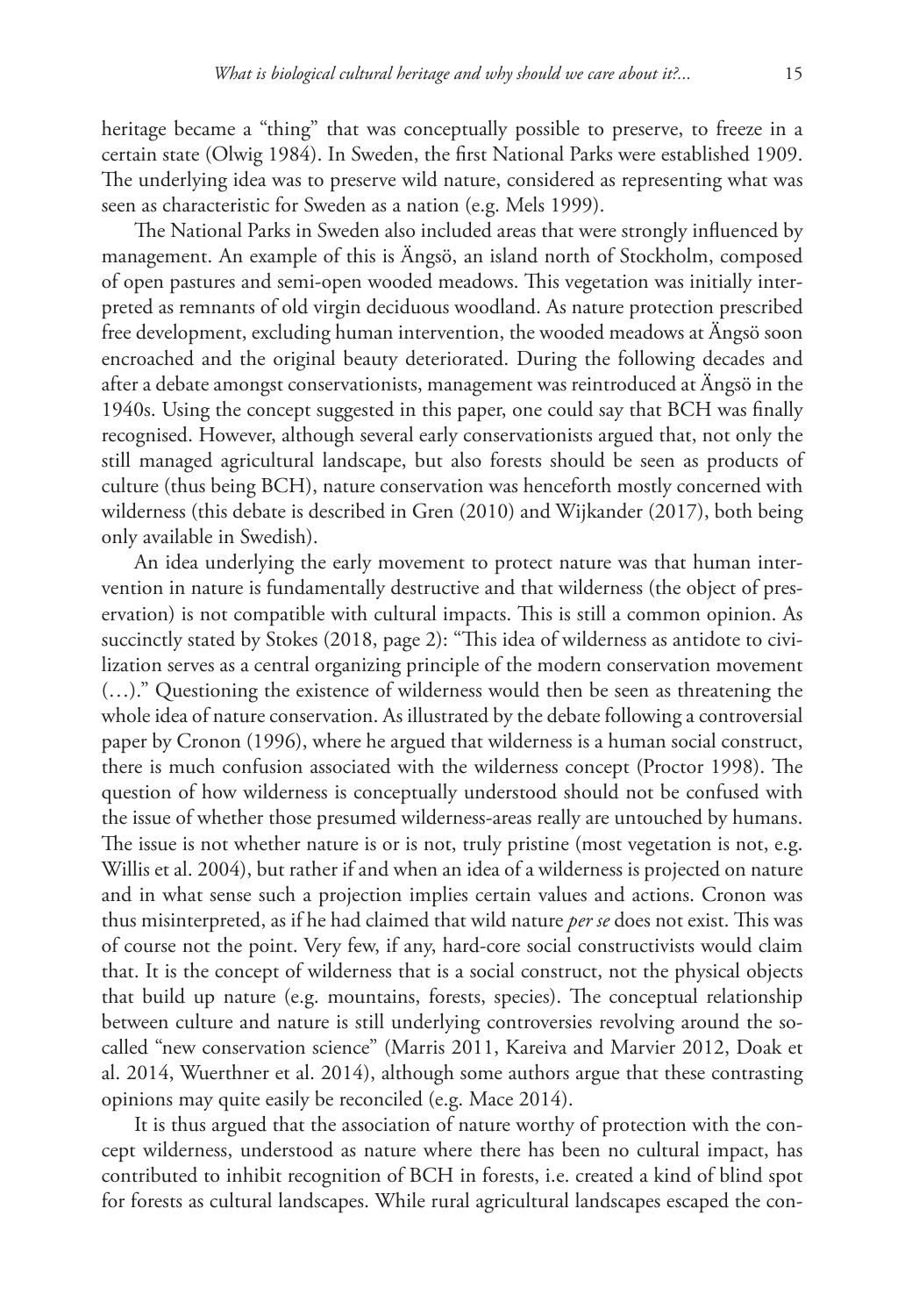ception of wilderness, but remained being valued as cultural landscapes and also valued for the biological diversity, conservation of forests still maintained the original  $19<sup>th</sup>$ century focus on what was perceived as wilderness.

## **Discussion**

The growing interest in conservation of cultural landscapes reflects the fact that many old cultural landscapes are threatened, but also an awareness that cultural landscapes may be biologically rich. In a world of ever increasing human dominance, it is important to gain knowledge of how this biological richness has developed and could be maintained. Along with this interest, there is also an ambition to promote integration between research and programmes for cultural and natural heritage (Gillson and Willis 2004, Swedish National Heritage Board 2014, Anonymous 2017a, Crumley et al. 2018). For too long, these two fields have been separated in both academia and institutions, such a governmental authorities responsible for organising and managing heritage (including biological diversity). An important step to achieve such integration is to agree on concepts used in communication and research (e.g. Eriksson et al. 2018). I suggest that the proposed definition of biological cultural heritage (biological manifestations of culture, reflecting indirect or intentional effects or domesticated landscapes, resulting from historical human niche construction) will be helpful to promote such integration and a research agenda for studies of biological cultural heritage in general and thus to guide management programmes in cultural landscapes. This definition identifies different forms of relationship between biological features and culture, arranged in a gradient of increasing intensity of interactions between the focal biological features and culture. The concept of domesticated landscapes formed by niche construction provides a theoretical framework for identifying mechanisms behind interactions between culture and biological features (e.g. Laland and O'Brien 2012, Eriksson et al. 2018), interactions that are embedded in complex networks, entanglements (Hodder 2012, Eriksson and Arnell 2017) or "biodiversification" (Cevasco et al. 2015).

The second objective of this paper was to try to identify factors influencing when and why biological cultural heritage is recognised. The method was to compare two components of rural landscapes in Sweden, open and semi-open landscapes and forested landscapes, which differ in the way they are perceived as cultural landscapes.

The starting-point was that biological cultural heritage is generally over-looked in forests. I suggest that there are two main factors responsible for this. Firstly, recognition and valuation as heritage depends on social context, specifically relating to current activities by people, people's perceptions of identity and sense of place, knowledge of history and a cultural memory both amongst people in general and amongst authorities. Concerning forests, there has been a loss of cultural memory (both locally and amongst authorities). This illustrates that recognising biological cultural heritage does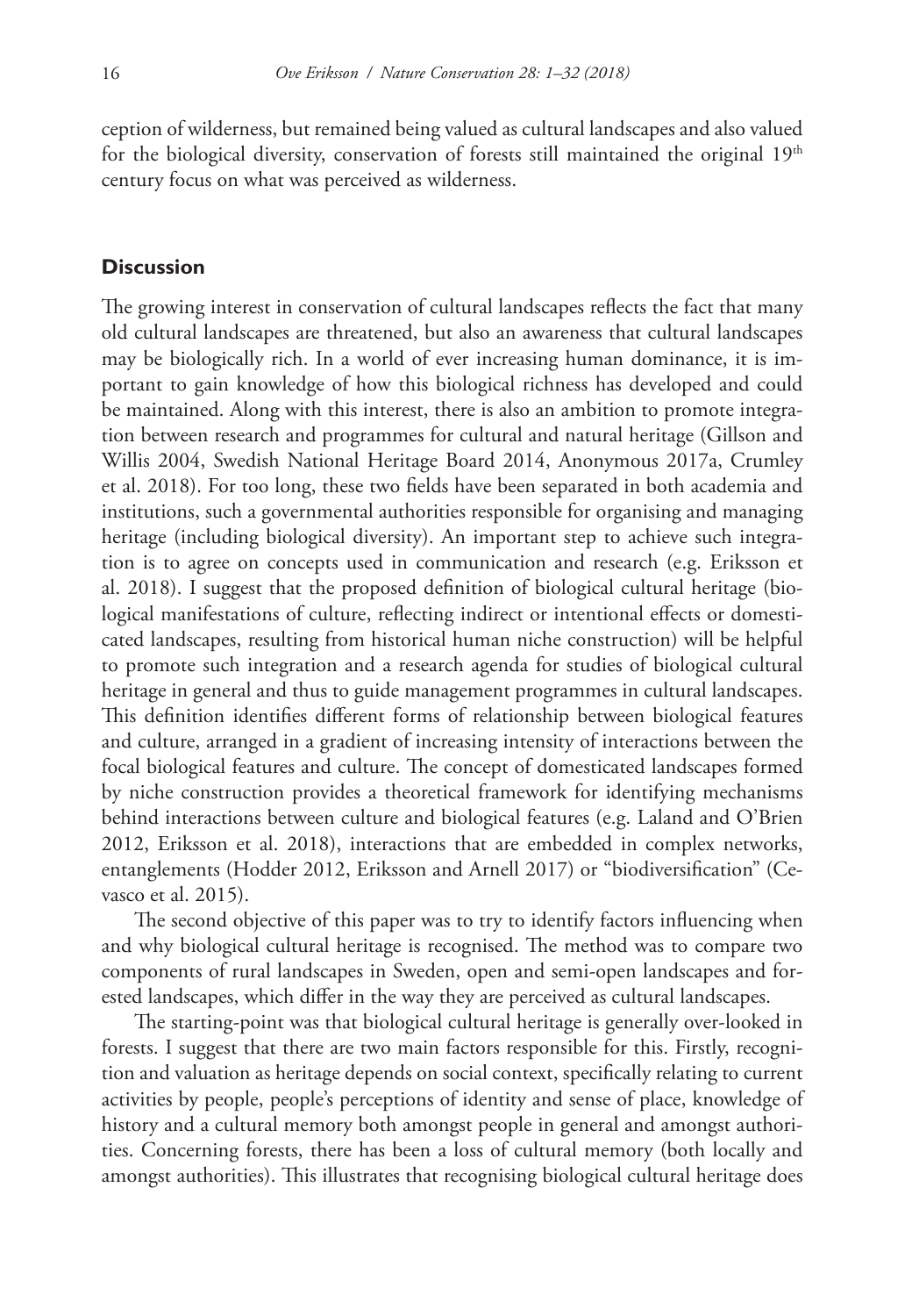not rely only on the biological features *per se* or on scientific knowledge of their historical background. Despite a solid scientific knowledge of the history of forest landscapes, biological cultural heritage is nevertheless over-looked. Secondly, basic assumptions and perceptions of a culture vs. nature divide, that emanated during the  $19<sup>th</sup>$  century as a part of Romanticism have had and still have, a pervasive influence on perceptions and valuation of forests. Together, these two factors contribute to create a blind spot for cultural heritage in forests.

What are the implications of this conclusion? Why should we care about biological cultural heritage in forests? After all, if, as several authors claim, the meaning and value people assign to material manifestations of culture are constantly changing and renegotiated in the current society (e.g. Hobsbawn 1983, Smith 2006, Graham and Howard 2008), i.e. heritage is a social construction, is not the loss of cultural memory regarding forests just a reflection of such a renegotiation? In the current society, forests are either managed for industrial production or, as a recent addition to management objectives, climate change mitigation (e.g. EASAC 2017) or for conservation of biodiversity. With the latter aim in mind, the perception of forests as wilderness may perhaps work perfectly well.

I think there is a two-part answer to the question why we ought to care about biological cultural heritage in forests. The first part of the answer is "philosophical" and the second is pragmatic.

The discourse on how to value heritage revolves around the question of value relativism, i.e. whether there is or is not, an absolute point of reference or frame, for assessing value to tangible and intangible manifestations of culture. In the context of biological conservation, such a reference point is usually termed a baseline. Some argue that there are such baselines and one obvious choice would be untouched nature. For example, according to EASAC (2017), the pre-degradation state (note the negative connotation in the choice of term) of forests is such a baseline, suggested to be independent of societal values. This idea is also underlying arguments that conservation biology should prioritise preserving wilderness over conservation of cultural landscapes (e.g. Wuerthner et al. 2014). Others argue that baselines are always socially constructed (e.g. Hilding-Rydevik et al. 2018). The latter argument seemingly fits, on scientific grounds, into the reasonable conclusion that the forests we discuss here are indeed historical cultural landscapes and that the untouched state does not exist anymore. The view that baselines are social constructs may seem to imply that what we chose as a baseline would be principally arbitrary. Some conservationists have expressed worries for using this way of handling baselines, the "shifting baseline syndrome", i.e. when human perceptions of change guide conservation management (Pauly 1995, Papworth et al. 2009).

However, as remarked above, by referring to papers by Cronon (1996) and Proctor (1998), I would argue that the discussion on social construction in relation to biological features is somewhat confused. While the understanding and meaning we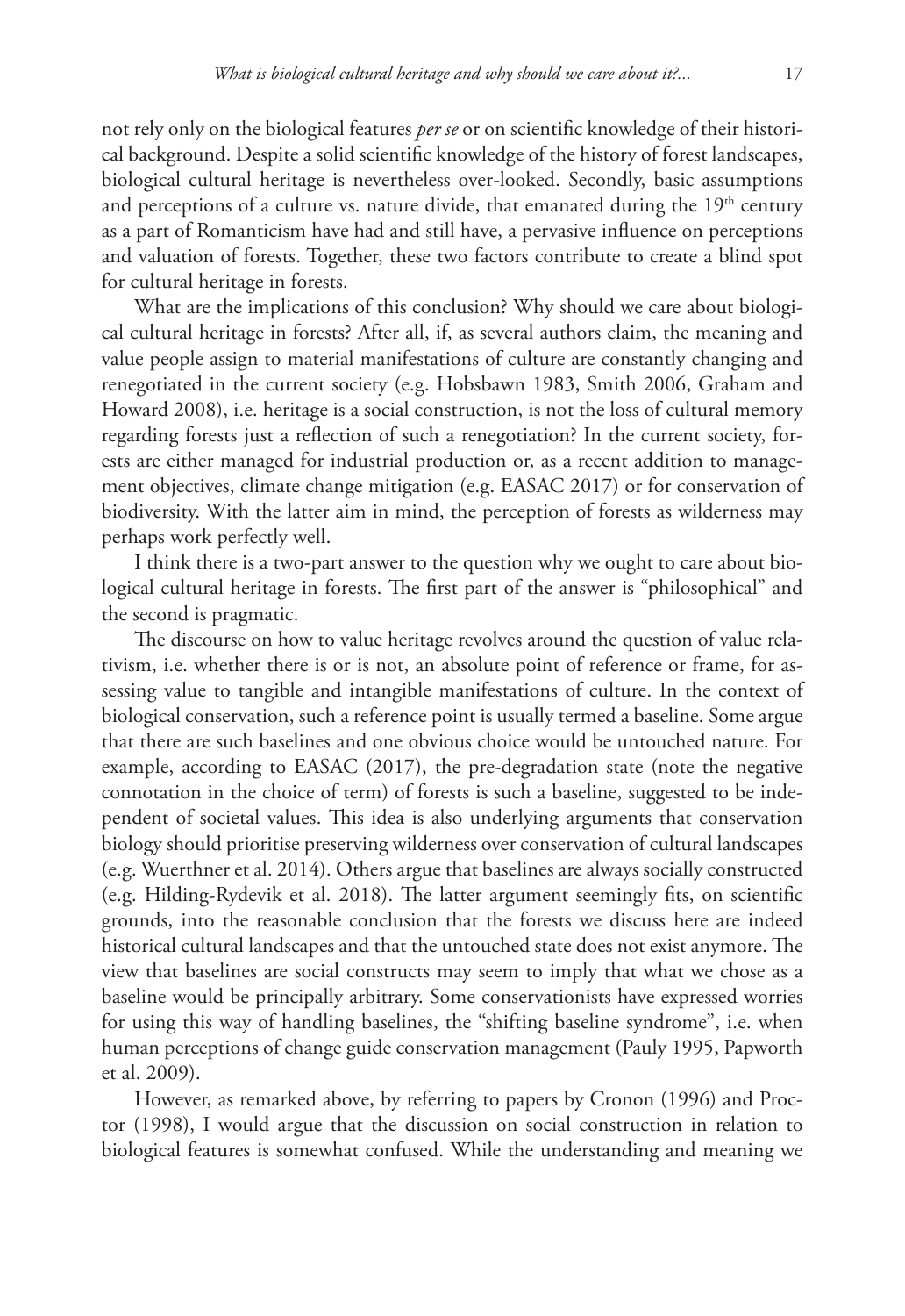project on biological objects and features (such as a forest, a wooded meadow or a species) may well be socially constructed, these objects and features as such are, of course, objectively real. A reflection is that a focus on species instead of whole communities and ecosystems would alleviate the problems associated with whether nature as a whole is untouched or not. Most species are untouched in the sense of not being domesticated. Then it becomes an empirical question whether a focal species (or a group of species) has been favoured by or even dependent on historical cultural impacts. If this is the case, elements of cultural landscapes, for example a wood pasture or a wooded meadow, also represent a baseline that is not arbitrary.

This leads over to the second, pragmatic, part of the answer to the question why we ought to care about biological cultural heritage, namely that a multitude of biological features and objects in forests, including many species, actually were favoured by and even dependent on the historical cultural landscape (e.g. Björsne and Bradshaw 1998, Josefsson et al. 2009, Rotherham 2015, Agnoletti and Santoro 2015, Whitlock et al. 2017, references above in the Section "Biological cultural traces in forests"). In other words, these features and objects reflect the processes included in the definition of biological cultural heritage, indirect and intentional effects and historic landscape domestication, driven by human niche construction. Thus, conservation management of forests needs to incorporate knowledge of cultural history and this necessitates that biological cultural heritage in forests is recognised. As remarked earlier in this paper, research on species as historical cultural legacies in forests is a particularly neglected research field.

A recognition of biological cultural heritage is thus important irrespective of whether the conservation goal is to focus on culturally impacted forests or to try identifying what is considered as (or close to) a pristine state of forests (e.g. Samojlik et al. 2016). There is no inherent conflict between preserving relatively untouched forests and those with remaining traces of pre-industrial forest management. Consequently, even if it is true that biological cultural heritage is over-looked in forests, this does not imply that it is "wrong" to protect forests that have not yet been exploited by modern forestry. Given the current state for many threatened species, this may be highly motivated (e.g. Nilsson et al. 2001, Johansson et al. 2013).

In conclusion, it is argued that removing the blind spot for cultural history is essential for guiding development of both cultural and biological conservation programmes in forests. The notion of a blind spot for cultural history of forests should not be understood as criticism of the ambition to increase the forest area protected from modern forestry. However, it implies that features of previously culturally impacted forests should be recognised, for example, in restoration programmes. Furthermore, recognising and appreciating biological cultural heritage in forests will promote interest and learning of the history of forests and their values and will be informative for developing sustainable conservation programmes for all biota in forests, not only those that historically were favoured by culture. Finally, recognition of biological cultural heritage in forests will inspire and promote further integration of cultural and natural heritage research.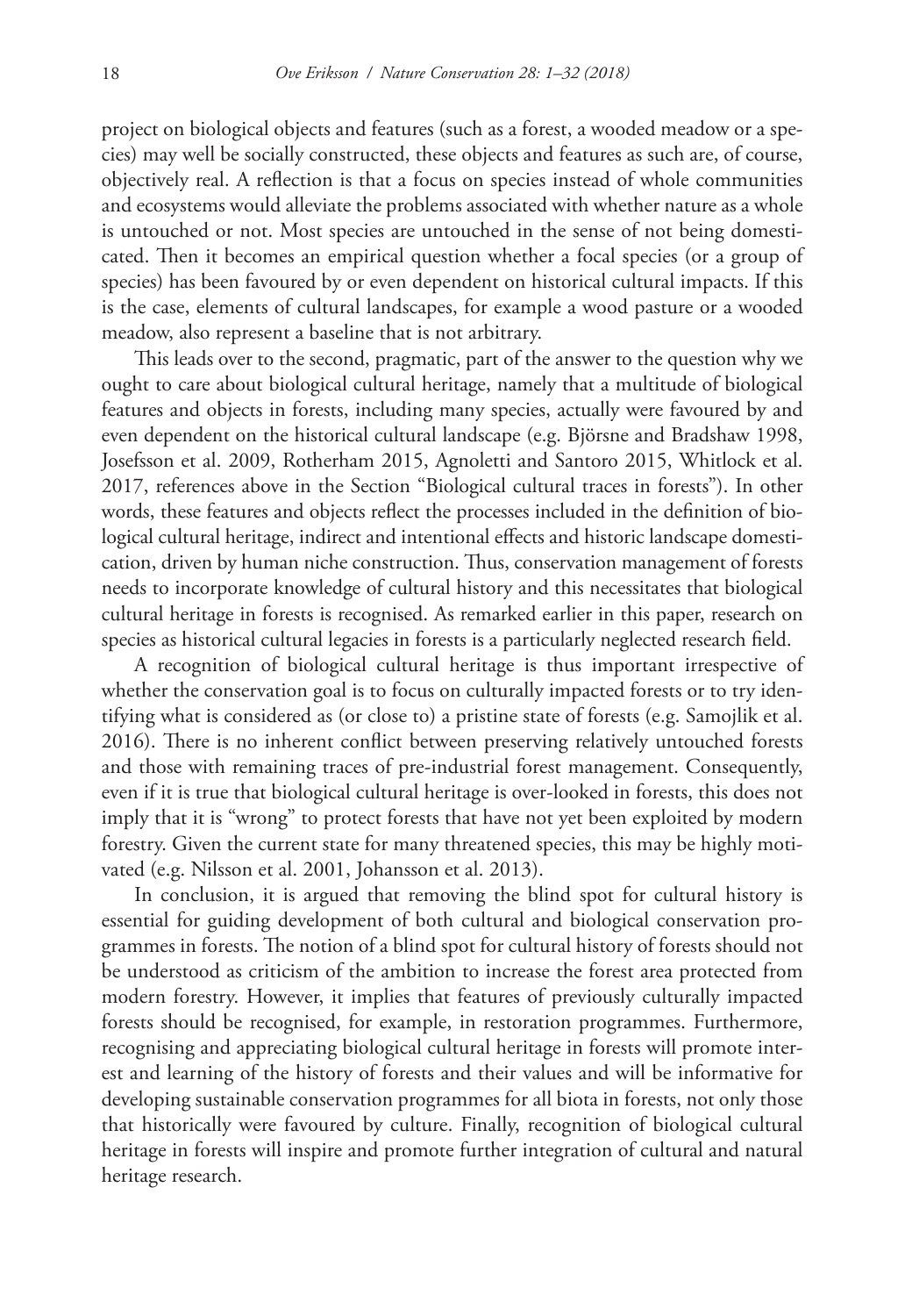## **Acknowledgements**

I am grateful to the organisers of the conference 'Forests: Diversity of Natural and Cultural Heritage' (SKÅNK) in Uppsala, October 3-5, 2017, where this paper was presented and to J. Ehrlén, K. Hylander, K.-J. Lindholm, I. Rotherham, J. Tzanopoulos and M. Santaoja for comments on the manuscript. This paper is a contribution from the project "Contesting marginality: The boreal forest of inland Scandinavia and the worlds outside, AD-1500 AD", supported by the Swedish Research Council.

## **References**

- Agnoletti M, Rotherham ID (2015) Landscape and biocultural diversity. Biodiversity and Conservation 24(13): 3155–3165.<https://doi.org/10.1007/s10531-015-1003-8>
- Agnoletti M, Santoro A (2015) Cultural values and sustainable forest management: The case of Europe. Journal of Forest Research 20(5): 438–444. [https://doi.org/10.1007/s10310-](https://doi.org/10.1007/s10310-015-0500-7) [015-0500-7](https://doi.org/10.1007/s10310-015-0500-7)
- Agnoletti M, Tredici M, Santoro A (2015) Biocultural diversity and landscape patterns in three historical rural areas of Morocco, Cuba and Italy. Biodiversity and Conservation 24(13): 3387–3404.<https://doi.org/10.1007/s10531-015-1013-6>
- Allendorf TD, Brandt JS, Yang JM (2014) Local perceptions of Tibetan village sacred forests in northwest Yunnan. Biological Conservation 169: 303–310. [https://doi.org/10.1016/j.](https://doi.org/10.1016/j.biocon.2013.12.001) [biocon.2013.12.001](https://doi.org/10.1016/j.biocon.2013.12.001)
- Andersson R, Östlund L, Lundqvist R (2005) Carved trees in grazed forests in boreal Sweden: Analysis of remaining trees, interpretation of pats land-use and implications for conservation. Vegetation History and Archaeobotany 14(2): 149–158. [https://doi.org/10.1007/](https://doi.org/10.1007/s00334-005-0066-y) [s00334-005-0066-y](https://doi.org/10.1007/s00334-005-0066-y)
- Andrén A (2014) Tracing Old Norse Cosmology: The world tree, middle earth, and the sun in archaeological perspectives. Nordic Academic Press, Lund, 1–247.
- Angelstam P, Andersson K, Isacson M, Gavrilov DV, Axelsson R, Bäckström M, Degerman E, Elbakidze M, Kazakova-Apkarimova EY, Satrz L, Sädbom S, Törnblom J (2013) Learning about the history of landscape use for the future: Consequences for ecological and social systems in Swedish Bergslagen. Ambio 42(2): 146–159. [https://doi.org/10.1007/s13280-](https://doi.org/10.1007/s13280-012-0369-z) [012-0369-z](https://doi.org/10.1007/s13280-012-0369-z)
- Anonymous (2017a) Swedish Environmental Objectives. [http://www.miljomal.se/Environ](http://www.miljomal.se/Environmental-Objectives-Portal/Undre-meny/About-the-Environmental-Objectives/)[mental-Objectives-Portal/Undre-meny/About-the-Environmental-Objectives/](http://www.miljomal.se/Environmental-Objectives-Portal/Undre-meny/About-the-Environmental-Objectives/) [accessed: November 13, 2017]
- Anonymous (2017b) Sveriges Officiella Statistik. Statistiska Meddelanden JO1402SM1601. <https://skogsstyrelsen.se> [accessed: June 8, 2017]
- Antonsson H, Jansson U [Eds] (2011) Agriculture and Forestry in Sweden since 1900: Geographical and Historical Studies. The Royal Swedish Academy of Agriculture and Forestry, Stockholm, 512 pp.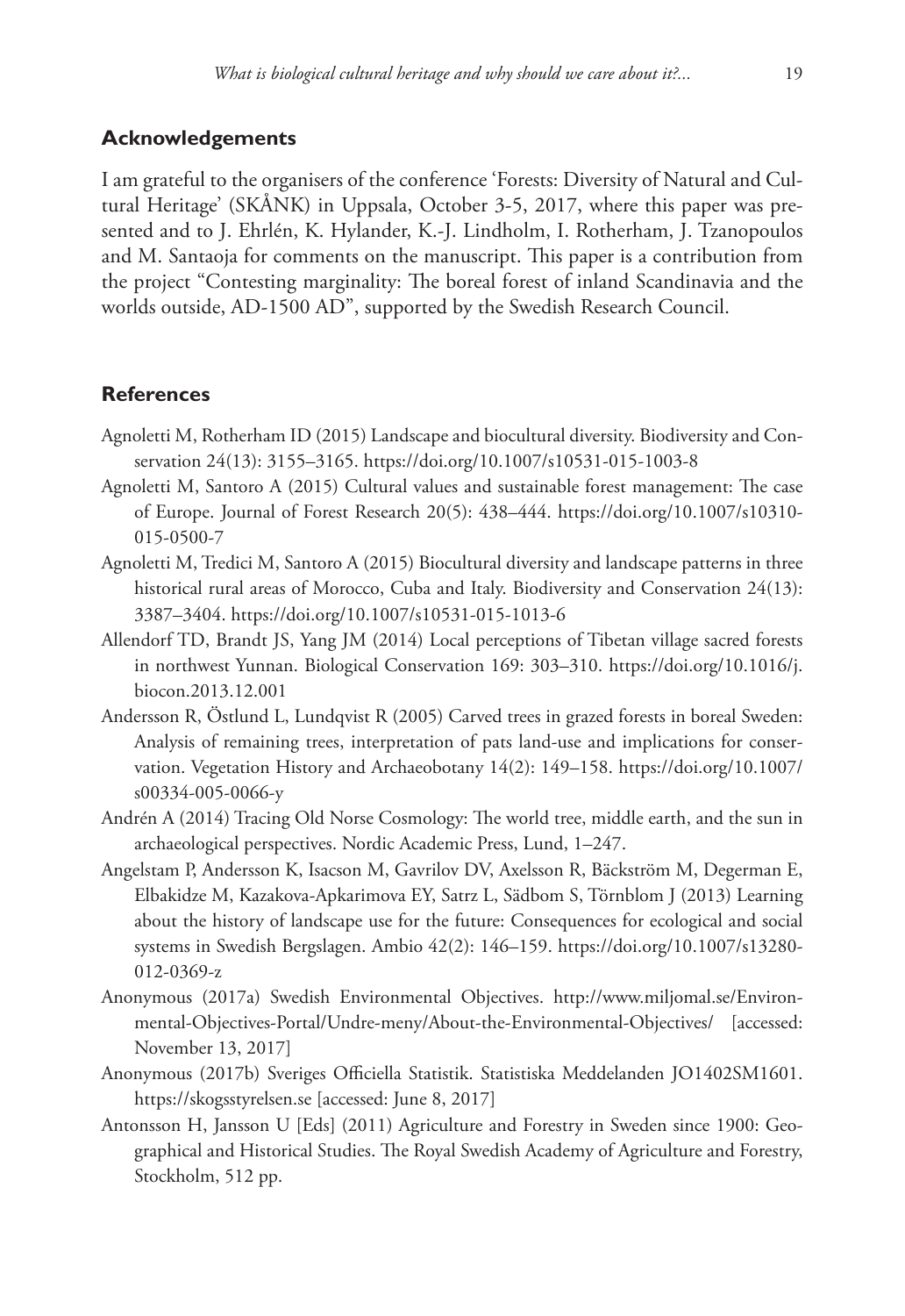- Antrop M (2005) Why landscapes of the past are important for the future. Landscape and Urban Planning 70(1–2): 21–34. <https://doi.org/10.1016/j.landurbplan.2003.10.002>
- Ashby SP, Coutu AN, Sindbæk SM (2015) Urban networks and arctic outlands: Craft specialists and reindeer antler in Viking towns. European Journal of Archaeology 18(4): 679–704. <https://doi.org/10.1179/1461957115Y.0000000003>
- Berglund BE (Ed.) (1991) The cultural landscape during 6000 years in southern Sweden: The Ystad project. Ecological Bulletins 41: 1–495.
- Berglund BE, Gaillard M-J, Björkman L, Persson T (2008) Long-term changes in floristic diversity in southern Sweden: Palynological richness, vegetation dynamics and land-use. Vegetation History and Archaeobotany 17(5): 573–583.<https://doi.org/10.1007/s00334-007-0094-x>
- Björsne G, Bradshaw R (1998) 2000 years of forest dynamics in southern Sweden: Suggestions for forest management. Forest Ecology and Management 104(1–3): 15–26. [https://doi.](https://doi.org/10.1016/S0378-1127(97)00162-X) [org/10.1016/S0378-1127\(97\)00162-X](https://doi.org/10.1016/S0378-1127(97)00162-X)
- Boivin NL, Zeder MA, Fuller DQ, Crowther A, Larson G, Erlandson JM, Denham T, Petraglia MD (2016) Ecological consequences of human niche construction: Examining longterm anthropogenic shaping of global species distributions. Proceedings of the National Academy of Sciences of the United States of America 113(23): 6388–6396. [https://doi.](https://doi.org/10.1073/pnas.1525200113) [org/10.1073/pnas.1525200113](https://doi.org/10.1073/pnas.1525200113)
- Braaksma PJ, Jacobs MH, van der Zande AN (2016) The production of local landscape heritage: A case study in the Netherlands. Landscape Research 41(1): 64–78. [https://doi.org/1](https://doi.org/10.1080/01426397.2015.1045465) [0.1080/01426397.2015.1045465](https://doi.org/10.1080/01426397.2015.1045465)
- Bradshaw RHW (2004) Past anthropogenic influence on European forests and some possible genetic consequences. Forest Ecology and Management 197(1–3): 203–212. [https://doi.](https://doi.org/10.1016/j.foreco.2004.05.025) [org/10.1016/j.foreco.2004.05.025](https://doi.org/10.1016/j.foreco.2004.05.025)
- Bradshaw R, Hannon G (1992) Climatic change, human influence and disturbance regime in the control of vegetation dynamics within Fiby Forest, Sweden. Journal of Ecology 80(4): 625–632.<https://doi.org/10.2307/2260854>
- Bridgewater P (2017) The intergovernmental platform for biodiversity and ecosystem services (IPBES) – a role for heritage? International Journal of Heritage Studies 23(1): 65–73. <https://doi.org/10.1080/13527258.2016.1232657>
- Brunet J, Felton A, Lindbladh M (2012) From wooded pasture to timber production: Changes in a European beech (*Fagus sylvatica*) forest landscape between 1840 and 2010. Scandinavian Journal of Forest Research 27(3): 245–254. [https://doi.org/10.1080/02827581.201](https://doi.org/10.1080/02827581.2011.633548) [1.633548](https://doi.org/10.1080/02827581.2011.633548)
- Buijs AE, Pedroli B, Luginbühl Y (2006) From hiking through farmland to farming in a leisure landscape: Changing social perceptions of the European landscape. Landscape Ecology 21(3): 375–389. <https://doi.org/10.1007/s10980-005-5223-2>
- Cevasco R, Moreno D, Hearn R (2015) Biodiversification as an historical process: An appeal for the application of historical ecology to bio-cultural diversity research. Biodiversity and Conservation 24(13): 3167–3183.<https://doi.org/10.1007/s10531-015-0943-3>
- Cocks ML, Wiersum F (2014) Reappraising the concept of biocultural diversity: A perspective from South Africa. Human Ecology 42(5): 727–737. [https://doi.org/10.1007/s10745-](https://doi.org/10.1007/s10745-014-9681-5) [014-9681-5](https://doi.org/10.1007/s10745-014-9681-5)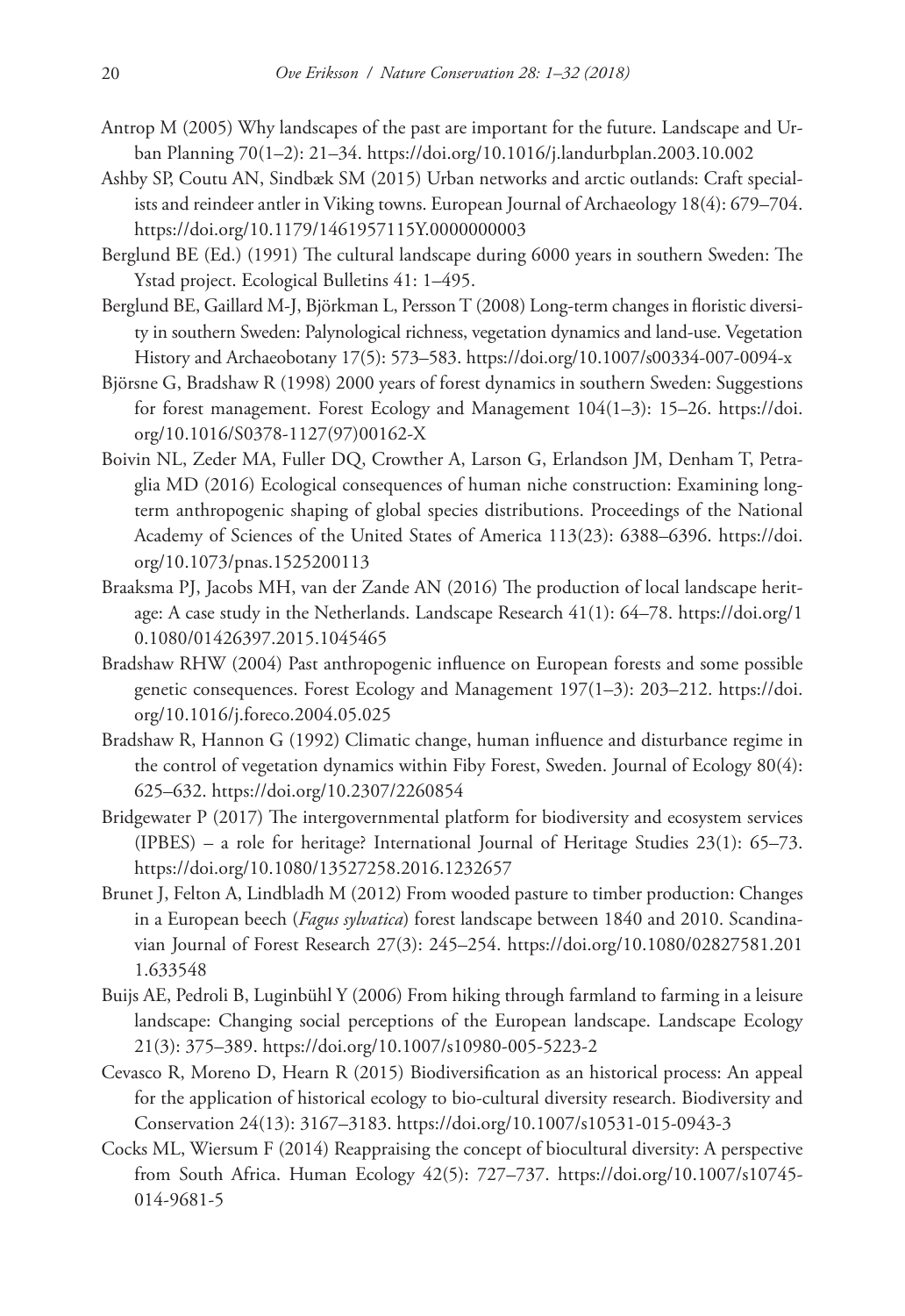- Cohen M, Bilodeau C, Alexandre F, Godron M, Andrieu J, Gréssillon E, Garlatti F, Morganti A (2015) What is the plant biodiversity in a cultural landscape? A comparative, multi-scale and interdisciplinary study in olive groves and vineyards (Meditteranean France). Agriculture, Ecosystems & Environment 212: 175–186.<https://doi.org/10.1016/j.agee.2015.06.023>
- Connerton P (1989) How Societies Remember. Cambridge University Press, Cambridge, 121 pp.
- Council of Europe (2000) European Landscape Convention. Council of Europe, Strasbourg.
- Council of Europe (2017) Agriculture and rural development. European Commission. [https://](https://ec.europa.eu/agriculture/cap-overview_en) [ec.europa.eu/agriculture/cap-overview\\_en](https://ec.europa.eu/agriculture/cap-overview_en) [accessed: December 1, 2017]
- Cousins SAO, Eriksson O (2002) The influence of management history and habitat on plant species richness in a rural hemiboreal landscape, Sweden. Landscape Ecology 17(6): 517–529. <https://doi.org/10.1023/A:1021400513256>
- Cousins SAO, Eriksson O (2008) After the hotspots are gone: Land use history and grassland plant species diversity in a strongly transformed agricultural landscape. Applied Vegetation Science 11(3): 365–374. <https://doi.org/10.3170/2008-7-18480>
- Cousins SAO, Ohlson H, Eriksson O (2007) Effects of historical and present fragmentation on plant species diversity in semi-natural grasslands in Swedish rural landscapes. Landscape Ecology 22(5): 723–787.<https://doi.org/10.1007/s10980-006-9067-1>
- Cousins SAO, Auffret AG, Lindgren J, Tränk L (2015) Regional-scale land-cover change during the 20th century and its consequences for biodiversity. Ambio 44(S1): 17–27. [https://](https://doi.org/10.1007/s13280-014-0585-9) [doi.org/10.1007/s13280-014-0585-9](https://doi.org/10.1007/s13280-014-0585-9)
- Cronon W (1996) The trouble with wilderness, or, getting back to the wrong nature. Environmental History 1(1): 7–28. <https://doi.org/10.2307/3985059>
- Crumley CL, Lennartsson T, Westin A [Eds] (2018) Essays in Historical Ecology: Is there a Future for the Past? Cambridge University Press, Cambridge, 326 pp.
- Dahlström A, Iuga A-M, Lennartsson T (2013) Managing biodiversity in rich hay meadows in the EU: A comparison of Swedish and Romanian grasslands. Environmental Conservation 40(02): 194–205. <https://doi.org/10.1017/S0376892912000458>
- Dalglish C, Leslie A (2016) A question of what matters: Landscape characterization as a process of situated, problem-orientated public discourse. Landscape Research 41(2): 212–226. <https://doi.org/10.1080/01426397.2015.1135319>
- Doak DF, Bakker VJ, Goldstein BE, Hale B (2014) What is the future of conservation? Trends in Ecology & Evolution 29(2): 77–81. <https://doi.org/10.1016/j.tree.2013.10.013>
- Dudley N, Higgins-Zogib L, Mansourian S (2009) The links between protected areas, faiths, and sacred natural sites. Conservation Biology 23(3): 568–577. [https://doi.org/10.1111/](https://doi.org/10.1111/j.1523-1739.2009.01201.x) [j.1523-1739.2009.01201.x](https://doi.org/10.1111/j.1523-1739.2009.01201.x)
- EASAC (2017) Multi-functionality and sustainability in the European Unions's forests. EASAC Policy Report 32.<https://www.easac.eu>. [accessed: January 19, 2018]
- Ellis EC (2015) Ecology in an anthropogenic biosphere. Ecological Monographs 85(3): 287–331. <https://doi.org/10.1890/14-2274.1>
- Emanuelsson M, Segerstrom U (2002) Medieval slash-and-burn cultivation: Strategic or adapted land use in the Swedish mining district? Environment and History 8(2): 173–196. <https://doi.org/10.3197/096734002129342639>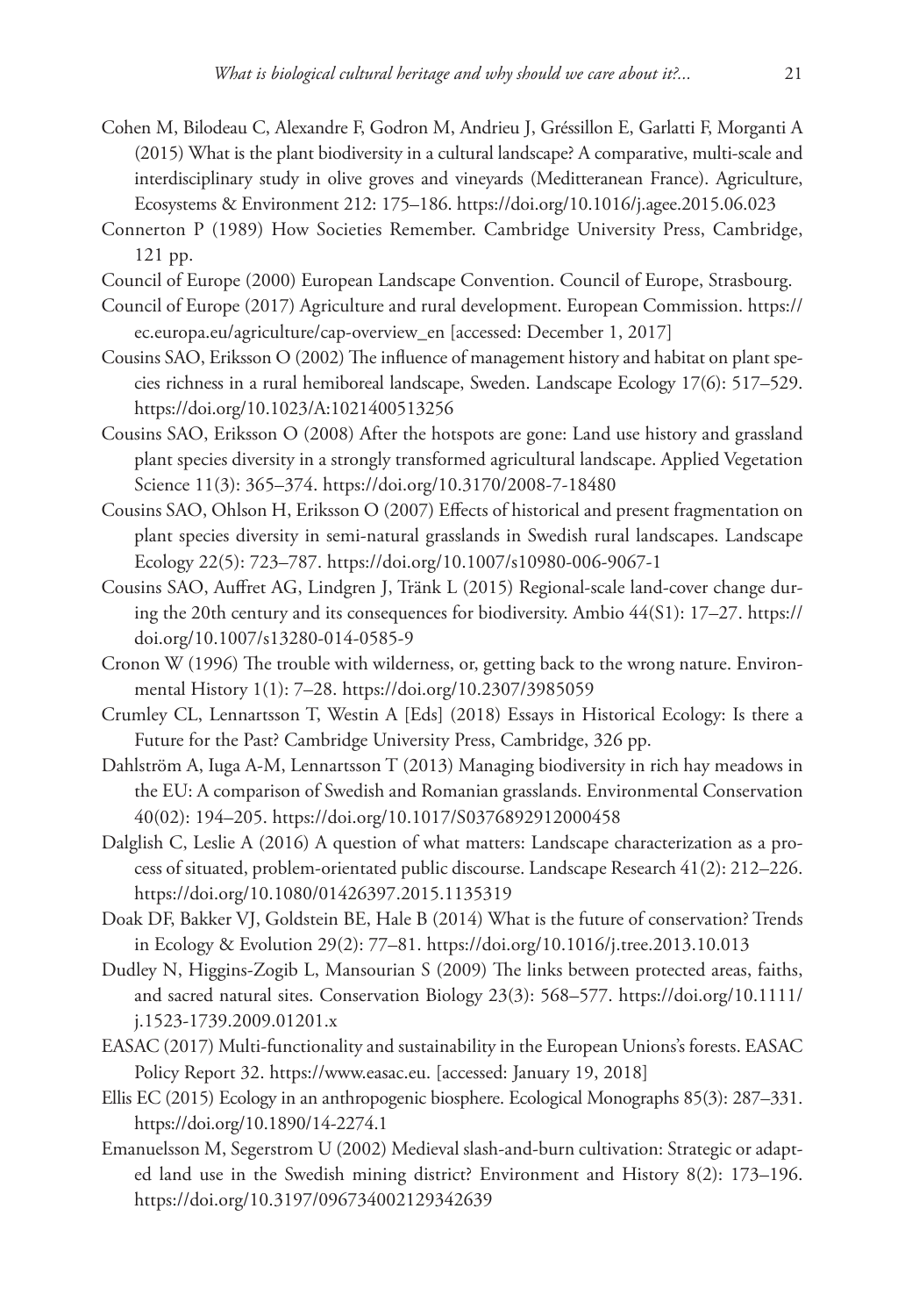- Emanuelsson U (2009) The Rural Landscape of Europe How Man has Shaped European Nature. The Swedish Research Council Formas, Stockholm, 383 pp.
- Erickson CL (2006) The domesticated landscapes of the Bolivian Amazon. In: Balée W, Erickson CL (Eds) Time and Complexity in Historical Ecology. Columbia University Press, New York, 235–278.
- Ericsson S, Östlund L, Axelsson A-L (2000) A forest of grazing and logging: Deforestation and reforestation history of a boreal landscape in central Sweden. New Forests 19(3): 227–240. <https://doi.org/10.1023/A:1006673312465>
- Eriksson O (2013) Species pools in cultural landscapes: Niche construction, ecological opportunity and niche shifts. Ecography 36(4): 403–413. [https://doi.org/10.1111/j.1600-](https://doi.org/10.1111/j.1600-0587.2012.07913.x) [0587.2012.07913.x](https://doi.org/10.1111/j.1600-0587.2012.07913.x)
- Eriksson O (2016) Historical and current niche construction in an anthropogenic biome: Old cultural landscapes in southern Scandinavia. Land (Basel) 5(4): 42. [https://doi.](https://doi.org/10.3390/land5040042) [org/10.3390/land5040042](https://doi.org/10.3390/land5040042)
- Eriksson O, Cousins SAO (2014) Historical landscape perspectives on grasslands in Sweden and the Baltic region. Land (Basel) 3(1): 300–321.<https://doi.org/10.3390/land3010300>
- Eriksson O, Arnell M (2017) Niche construction, entanglement and landscape domestication in Scandinavian infield systems. Landscape Research 42(1): 78–88. [https://doi.org/10.10](https://doi.org/10.1080/01426397.2016.1255316) [80/01426397.2016.1255316](https://doi.org/10.1080/01426397.2016.1255316)
- Eriksson O, Ekblom A, Lane P, Lennartsson T, Lindholm K-J (2018) Concepts for integrated research in historical ecology. In: Crumley CL, Lennartsson T, Westin A (Eds) Essays in Historical Ecology: Is there a Future for the Past? Cambridge University Press, Cambridge, 145–181.
- Fairclough G, Herring P (2016) Lens, mirror, window: Interactions between historic landscape characterization and landscape character assessment. Landscape Research 41(2): 186–198. <https://doi.org/10.1080/01426397.2015.1135318>
- Foster DR (1992) Land-use history (1730–1990) and vegetation dynamics in central New England, USA. Journal of Ecology 80(4): 753–772. <https://doi.org/10.2307/2260864>
- Freschet GT, Östlund L, Kichenin E, Wardle DA (2014) Aboveground and belowground legacies of native Sami land use on boreal forest in northern Sweden 100 years after abandonment. Ecology 95(4): 963–977.<https://doi.org/10.1890/13-0824.1>
- Fry G, Tveit MS, Ode Å, Velarde MD (2009) The ecology of visual landscapes: Exploring the conceptual common ground of visual and ecological landscape indicators. Ecological Indicators 9(5): 933–947. <https://doi.org/10.1016/j.ecolind.2008.11.008>
- Galluzzi G, Eyzaguirre P, Negri V (2010) Home gardens: Neglected hotspots of agro-biodiversity and cultural diversity. Biodiversity and Conservation 19(13): 3635–3654. [https://doi.](https://doi.org/10.1007/s10531-010-9919-5) [org/10.1007/s10531-010-9919-5](https://doi.org/10.1007/s10531-010-9919-5)
- Gavin MC, McCarter J, Mead A, Berkes F, Stepp JR, Peterson D, Tang R (2015) Defining biocultural approaches to conservation. Trends in Ecology & Evolution 30(3): 140–145. <https://doi.org/10.1016/j.tree.2014.12.005>
- Geels FW, Schot J (2007) Typology of sociotechnical transition pathways. Research Policy 36(3): 399–417. <https://doi.org/10.1016/j.respol.2007.01.003>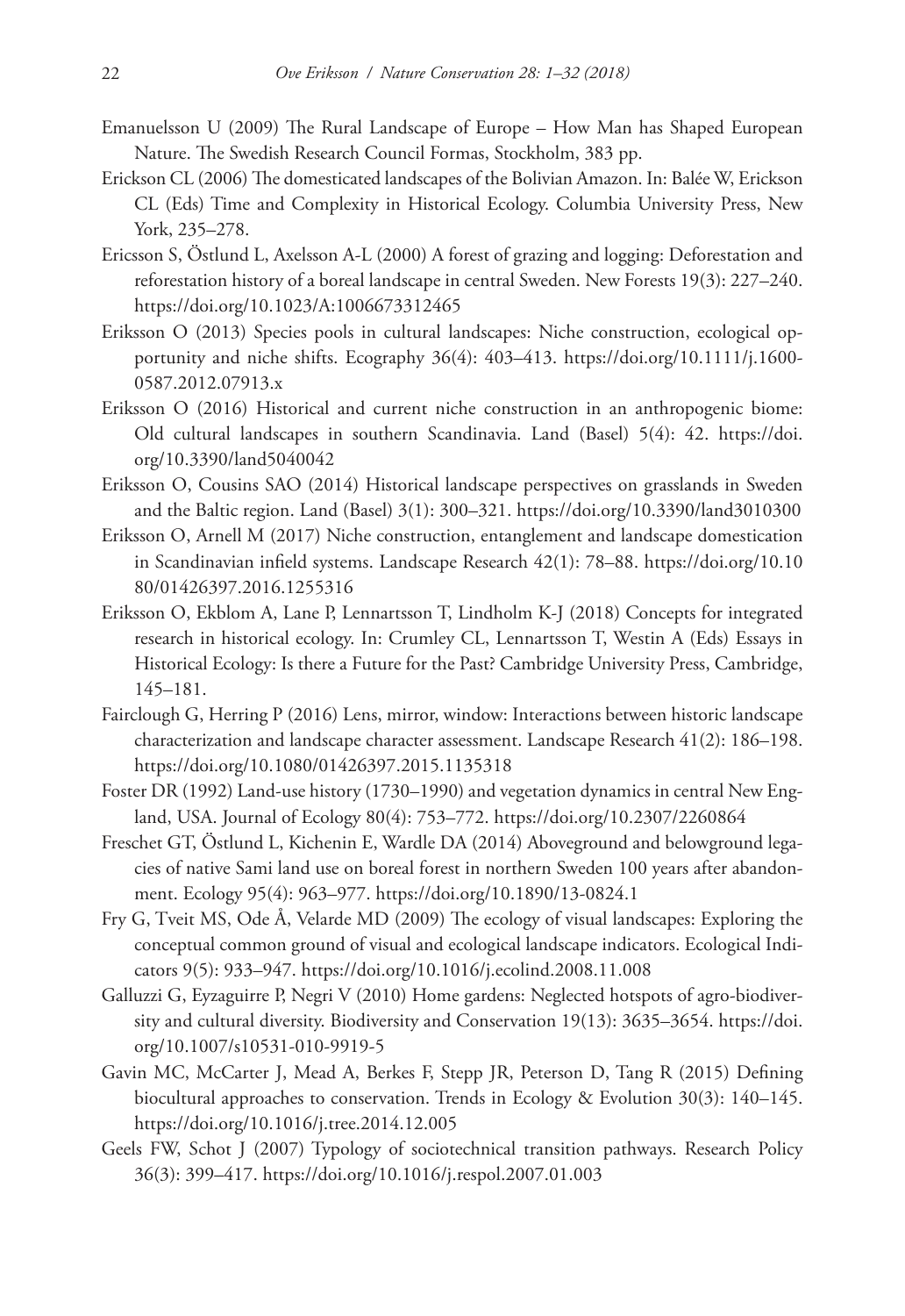- Gillson L, Willis KJ (2004) 'As Earth testimonies tell': Wilderness conservation in a changing world. Ecology Letters 7(10): 990–998.<https://doi.org/10.1111/j.1461-0248.2004.00658.x>
- Graham B, Howard P (2008) Heritage and identity. In: Graham BJ, Howard P (Eds) The Ashgate Research Companion to Heritage and Identity. Ashgate, Aldershot, 1–15.
- Gren L (Ed.) (2010) Samhällsförändringar och vården av natur och kultur. En debattskrift om natur- och kulturmiljövårdens utveckling under 100 år. Swedish National Heritage Board, Stockholm, 1–113. [In Swedish]
- Gustafsson L, Perhans K (2010) Biodiversity conservation in Swedish forests: Ways forward for a 30-year-old multi-scaled approach. Ambio 39(8): 546–554. [https://doi.org/10.1007/](https://doi.org/10.1007/s13280-010-0071-y) [s13280-010-0071-y](https://doi.org/10.1007/s13280-010-0071-y)
- Gustafsson L, Baker SC, Bauhus J, Beese WJ, Brodie A, Kouki J, Lindenmayer DB, Lõhmus A, Martínez Pastur G, Messier C, Neyland M, Palik B, Sverdrup-Thygeson A, Volney WJA, Wayne A, Franklin JF (2012) Retention forestry to maintain multifunctional forests: A world perspective. Bioscience 62(7): 633–645. <https://doi.org/10.1525/bio.2012.62.7.6>
- Gustavsson E, Lennartsson T, Emanuelsson M (2007) Land use more than 200 years ago explains current grassland plant diversity in a Swedish agricultural landscape. Biological Conservation 138(1–2): 47–59.<https://doi.org/10.1016/j.biocon.2007.04.004>
- Gunnarsson A (2010) Wooded meadow gardening in southern Sweden during past centuries. In: Gianquinto GP, Orsins F (Eds) II International Conference in Landscape and Urban Horticulture. Acta Horticulurae 881: 967–972.
- Hæggström C-A (1992) Wooded meadows and the use of deciduous trees for fodder, fuel, carpentry and building purposes. Protoindustries et histoire des forêts. GDR ISARD-CNRS Les Cahiers de l'Isard 3: 151–162.
- Hæggström C-A (1998) Pollard meadows: multiple use of human-made nature. In: Kirby K, Watkins C (Eds) The Ecological History of European Forests. CAB International, Wallingford, 33–41.
- Haila Y (2000) Beyond the nature-culture dualism. Biology & Philosophy 15(2): 155–175. <https://doi.org/10.1023/A:1006625830102>
- Harrop SR (2007) Traditional agricultural landscapes as protected areas in international law and policy. Agriculture, Ecosystems & Environment 121(3): 296–307. [https://doi.](https://doi.org/10.1016/j.agee.2006.12.020) [org/10.1016/j.agee.2006.12.020](https://doi.org/10.1016/j.agee.2006.12.020)
- Hartel T, Plieninger T, Varga A (2015) Wood pastures in Europe. In: Kirby KJ, Watkins C (Eds) Europe's Changing Woods and Forests: From Wildwood to Managed Landscapes. CAB International, Wallingford, 61–76.
- Hellberg E, Hörnberg G, Östlund L, Zackrisson O (2003) Vegetation dynamics and disturbance history in three deciduous forests in boreal Sweden. Journal of Vegetation Science 14(2): 267–276. <https://doi.org/10.1111/j.1654-1103.2003.tb02152.x>
- Helm A, Hanski I, Pärtel M (2006) Slow response of plant species richness to habitat loss and fragmentation. Ecology Letters 9: 72–77.
- Herben T, Münzbergová Z, Mildén M, Ehrlén J, Cousins SAO, Eriksson O (2006) Long-term spatial dynamics of *Succisa pratensis* in a changing rural landscape: Linking dynamical modelling with historical maps. Journal of Ecology 94(1): 131–143. [https://doi.org/10.1111/](https://doi.org/10.1111/j.1365-2745.2005.01063.x) [j.1365-2745.2005.01063.x](https://doi.org/10.1111/j.1365-2745.2005.01063.x)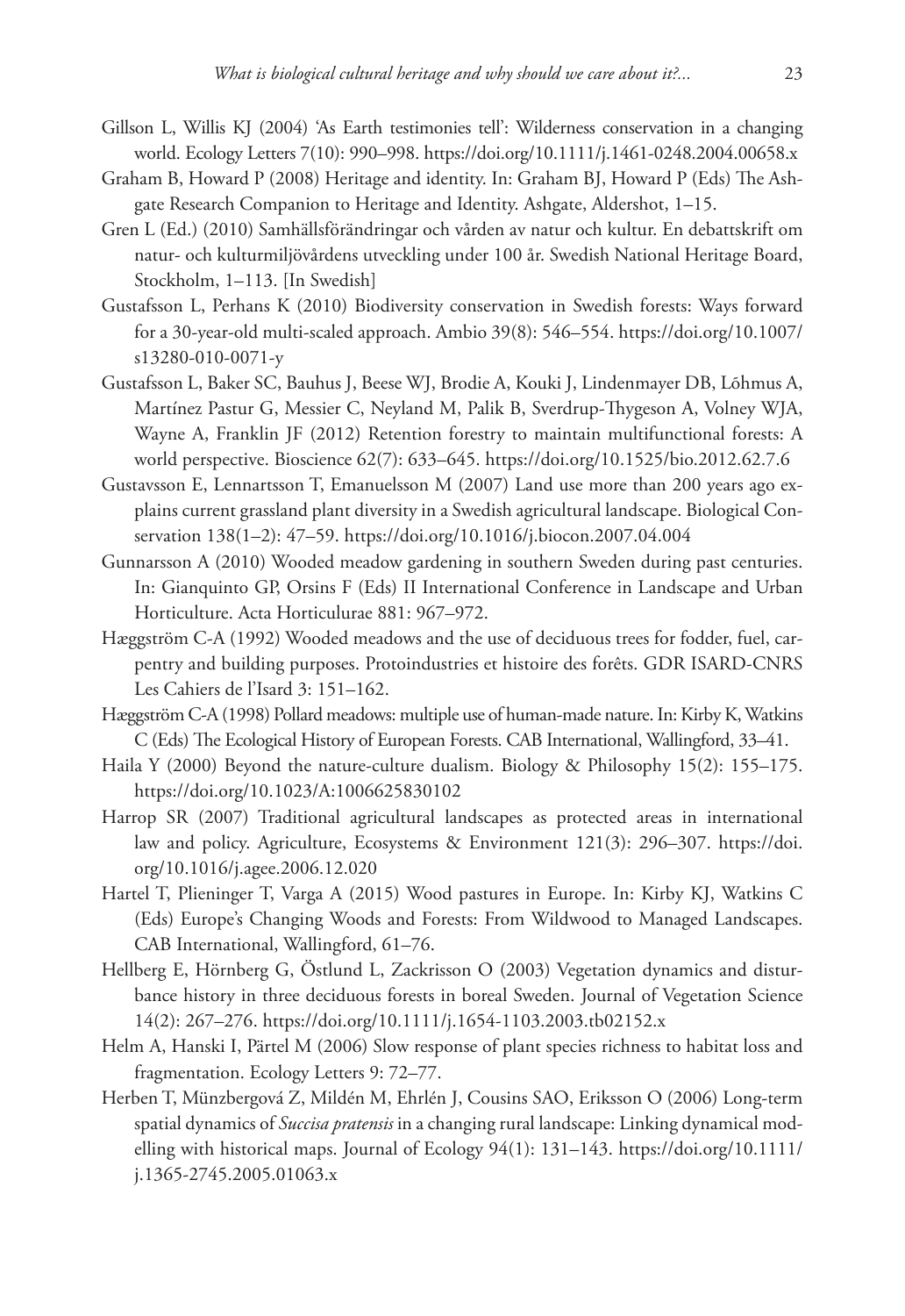- Hermy M, Verheyen K (2007) Legacies of the past in the present-day forest biodiversity: A review of past land-use effects on forest plant species composition and diversity. Ecological Research 22(3): 361–371.<https://doi.org/10.1007/s11284-007-0354-3>
- Herrington S (2016) Beauty: Past and future. Landscape Research 41(4): 441–449. [https://doi.](https://doi.org/10.1080/01426397.2016.1156064) [org/10.1080/01426397.2016.1156064](https://doi.org/10.1080/01426397.2016.1156064)
- Hilding-Rydevik T, Moen J, Green C (2018) Baselines and the shifting baseline syndrome: exploring frames of reference in nature conservation. In: Crumley CL, Lennartsson T, Westin A (Eds) Essays in Historical Ecology: Is there a Future for the Past? Cambridge University Press, Cambridge, 112–141.
- Hirsch M, Smith V (2002) Feminism and cultural memory: An introduction. Signs (Chicago, Ill.) 28(1): 1–19.<https://doi.org/10.1086/340890>
- Hobsbawn E (1983) Introduction: inventing traditions. In: Hobsbawn E, Ranger T (Eds) The Invention of Traditions. Cambridge University Press, Cambridge, 1–14.
- Hodder I (1990) The Domestication of Europe. Basil Blackwell, Cambridge, Mass., 331 pp.
- Hodder I (2012) Entangled: An Archaeology of the Relationships between Humans and Things. Wiley-Blackwell, Chichester, 1–252.
- Holl K, Smith M (2007) Scottish upland forests: History lessons for the future. Forest Ecology and Management 249(1-2): 45–53.<https://doi.org/10.1016/j.foreco.2007.04.042>
- Hörnberg G, Zackrisson O, Segerström U, Svensson BW, Ohlson M, Bradshaw R (1998) Boreal swamp forests: Biodiversity "hotspots" in an impoverished forest landscape. Bioscience 48(10): 795–802. <https://doi.org/10.2307/1313391>
- von Humboldt A (2014) [1808] Views of Nature [Ansichten der Nature]. In: Jackson STA, Dassow Walls L (Eds) University of Chicago Press, Chicago, 1–313.
- Ihse M, Lindahl C (2000) A holistic model for landscape ecology in practice: The Swedish survey and management of ancient meadows and pastures. Landscape and Urban Planning 50(1-3): 59–84. [https://doi.org/10.1016/S0169-2046\(00\)00080-3](https://doi.org/10.1016/S0169-2046(00)00080-3)
- Jackson W, Ormsby A (2017) Urban sacred natural sites a call for research. Urban Ecosystems 20(3): 675–681. <https://doi.org/10.1007/s11252-016-0623-4>
- Johansson T, Hjältén J, de Jong J, von Stedingk H (2013) Environmental considerations from legislation and certification in managed forest stands: A review of their importance for biodiversity. Forest Ecology and Management 303: 98–112. [https://doi.org/10.1016/j.](https://doi.org/10.1016/j.foreco.2013.04.012) [foreco.2013.04.012](https://doi.org/10.1016/j.foreco.2013.04.012)
- Johansson VA, Cousins SAO, Eriksson O (2011) Remnant populations and plant functional traits in abandoned semi-natural grasslands. Folia Geobotanica 46(2-3): 165–179. [https://](https://doi.org/10.1007/s12224-010-9071-8) [doi.org/10.1007/s12224-010-9071-8](https://doi.org/10.1007/s12224-010-9071-8)
- Jonason D, Bergman K-O, Westerberg L, Milberg P (2016) Land-use history exerts long-term effects on the clear-cut flora in boreonemoral Sweden. Applied Vegetation Science 19(4): 634–643.<https://doi.org/10.1111/avsc.12243>
- Josefsson T, Hellberg E, Östlund L (2005) Influence of habitat history on the distribution of *Usnea longissima* in boreal Scandinavia: A methodological case study. Lichenologist (London, England) 37(06): 555–567.<https://doi.org/10.1017/S0024282905015355>
- Josefsson T, Hörnberg G, Östlund L (2009) Long-term human impact and vegetation changes in a boreal forest reserve: Implications for the use of protected areas as ecological references.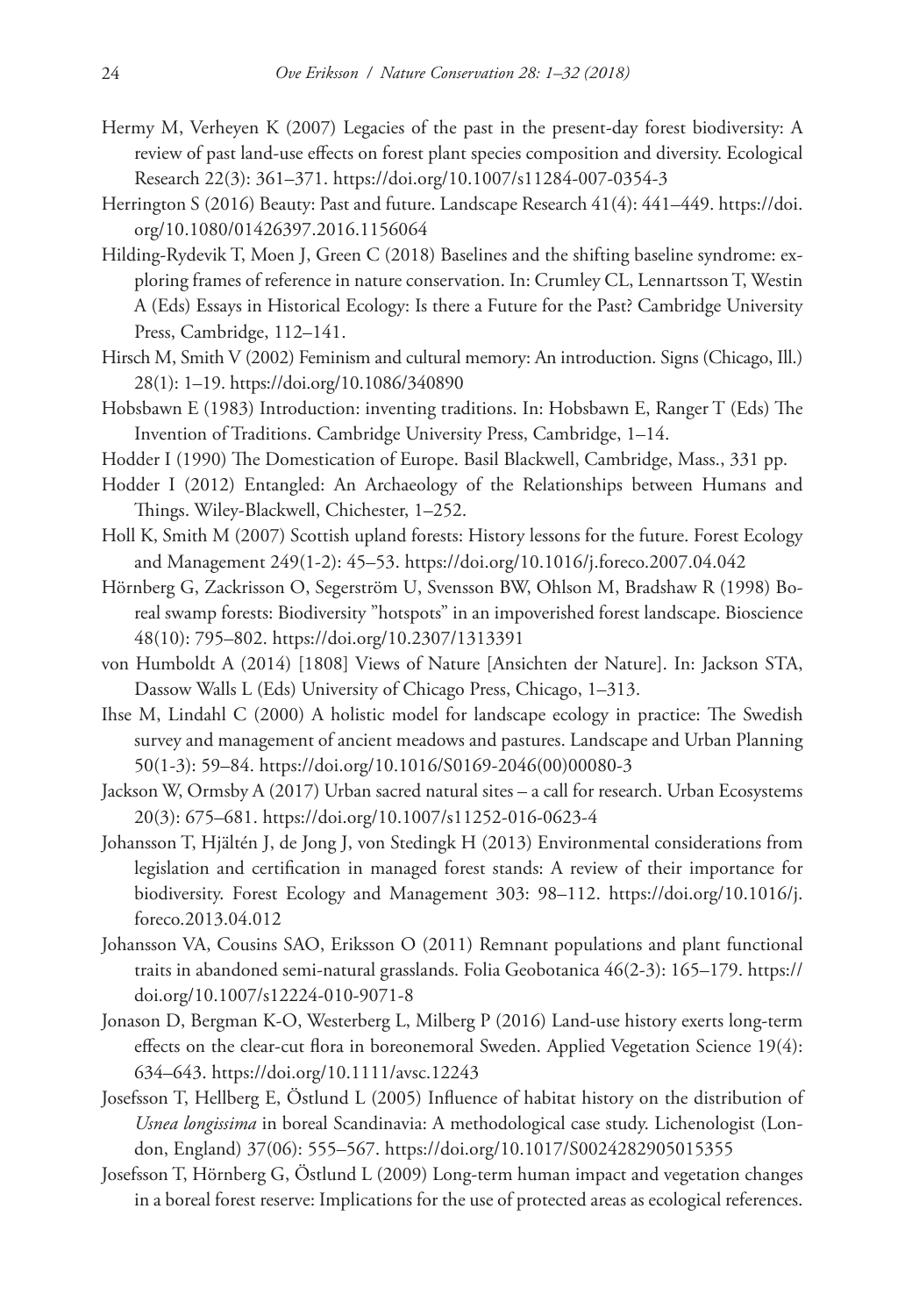Ecosystems (New York, N.Y.) 12(6): 1017–1036. [https://doi.org/10.1007/s10021-009-](https://doi.org/10.1007/s10021-009-9276-y) [9276-y](https://doi.org/10.1007/s10021-009-9276-y)

- Josefsson T, Gunnarsson B, Liedgren L, Bergman I, Östlund L (2010a) Historical human influence on forest composition and structure in boreal Fennoscandia. Canadian Journal of Forest Research 40(5): 872–884.<https://doi.org/10.1139/X10-033>
- Josefsson T, Bergman I, Östlund L (2010b) Quantifying Sami settlement and movement patterns in northern Sweden 1700–1900. Arctic 63(2): 141–154.<https://doi.org/10.14430/arctic970>
- Josefsson T, Ramqvist PH, Hörnberg G (2014) The history of early cultivation in northernmost Fennoscandia as indicated by palynological research. Vegetation History and Archaeobotany 23(6): 821–840.<https://doi.org/10.1007/s00334-014-0446-2>
- Kardell Ö (2016) Swedish forestry, forest pasture grazing by livestock, and game browsing pressure since 1900. Environment and History 22(4): 561–587. [https://doi.org/10.3197/096](https://doi.org/10.3197/096734016X14727286515817) [734016X14727286515817](https://doi.org/10.3197/096734016X14727286515817)
- Kareiva P, Marvier M (2012) What is conservation science? Bioscience 62(11): 962–969. [htt](https://doi.org/10.1525/bio.2012.62.11.5)[ps://doi.org/10.1525/bio.2012.62.11.5](https://doi.org/10.1525/bio.2012.62.11.5)
- Kareiva P, Watts S, McDonald R, Boucher T (2007) Domesticated nature: Shaping landscapes and ecosystems for human welfare. Science 316(5833): 1866–1869. [https://doi.](https://doi.org/10.1126/science.1140170) [org/10.1126/science.1140170](https://doi.org/10.1126/science.1140170)
- Karlsson H, Emanuelsson M, Segerström U (2010) The history of a farm-shieling system in the central Swedish forest region. Vegetation History and Archaeobotany 19(2): 103–119. <https://doi.org/10.1007/s00334-009-0231-9>
- Karlsson Strese E-M, Lundström M, Hagenblad J, Leino MW (2014) Genetic diversity in remnant Swedish hop (*Humulus lupulus* L.) yards from the 15th to 18th century. Economic Botany 68(3): 231–245. <https://doi.org/10.1007/s12231-014-9273-8>
- Kendal J, Tehrani JJ, Odling-Smee J (2011) Human niche construction in interdisciplinary focus. Philosophical Transactions of the Royal Society of London. Series B, Biological Sciences 366(1566): 785–792. <https://doi.org/10.1098/rstb.2010.0306>
- Kirby KJ, Watkins C (Eds.) (2015) Europe's Changing Woods and Forests: From Wildwood to Managed Landscapes. CABI International, Wallingford, 1–363.
- Kricher J (2009) The Balance of Nature: Ecology's Enduring Myth. Princeton University, Press, Princeton, 237 pp.
- Kristiansen K, Larsson TB (2005) The Rise of Bronze Age Society: Travels, Transmissions and Transformations. Cambridge University Press, Cambridge, 1–449.
- Kuneš P, Svobodová-Svitavská H, Kolář J, Hajnalová M, Abraham V, Macek M, Tkáč P, Szabó P (2015) The origin of grasslands in the temperate forest zone of east-central Europe: Long-term legacy of climate and human impact. Quaternary Science Reviews 116: 15–27. <https://doi.org/10.1016/j.quascirev.2015.03.014>
- Laland KN, O'Brien MJ (2012) Cultural niche construction: An introduction. Biological Theory 6(3): 191–202.<https://doi.org/10.1007/s13752-012-0026-6>
- Laland KN, Rendell L (2013) Cultural memory. Current Biology 23(17): R736–R740. [https://](https://doi.org/10.1016/j.cub.2013.07.071) [doi.org/10.1016/j.cub.2013.07.071](https://doi.org/10.1016/j.cub.2013.07.071)
- Latałowa M, Zimny M, Jędrzejewska B, Samojlik T (2015) Białowieża primeval forest: A 2000 year interplay of environmental and cultural forces in Europe's best preserved temperate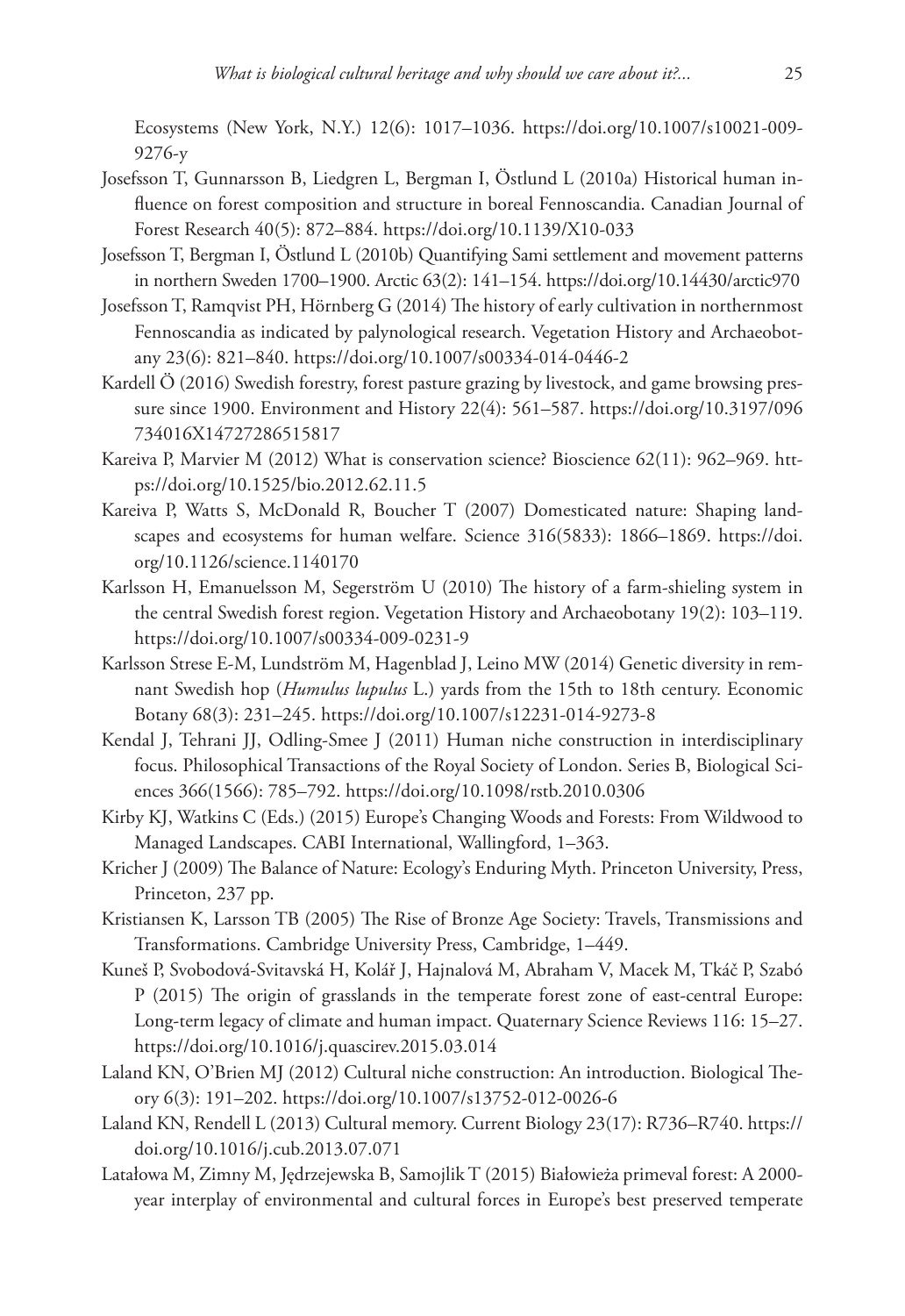woodland. In: Kirby KJ, Watkins C (Eds) Europe's Changing Woods and Forests: From Wildwood to Managed Landscapes. CAB International, Wallingford, 243–264.

- Lennartsson T, Eriksson O, Iuga A, Larsson J, Moen J, Scholl M, Westin A, Crumley CL (2018) Diversity in ecological and social contexts. In: Crumley CL, Lennartsson T, Westin A (Eds) Essays in Historical Ecology: Is there a Future for the Past? Cambridge University Press, Cambridge, 182–239.
- Lindbladh M (1999) The influence of former land-use on vegetation and biodiversity in the boreo-nemoral zone of Sweden. Ecography 22(5): 485–498. [https://doi.](https://doi.org/10.1111/j.1600-0587.1999.tb00536.x) [org/10.1111/j.1600-0587.1999.tb00536.x](https://doi.org/10.1111/j.1600-0587.1999.tb00536.x)
- Lindbladh M, Bradshaw R, Holmqvist BH (2000) Pattern and process in south Swedish forests during the last 3000 years, sensed at stand and regional scales. Journal of Ecology 88(1): 113–128.<https://doi.org/10.1046/j.1365-2745.2000.00429.x>
- Lindbladh M, Niklasson M, Nilsson SG (2003) Long-term record of fire and open canopy in a high biodiversity forest in southeast Sweden. Biological Conservation 114(2): 231–243. [https://doi.org/10.1016/S0006-3207\(03\)00043-0](https://doi.org/10.1016/S0006-3207(03)00043-0)
- Lindbladh M, Axelsson A-L, Hultberg T, Brunet J, Felton A (2014) From broadleaves to spruce: The borealization of southern Sweden. Scandinavian Journal of Forest Research 29(7): 686–696. <https://doi.org/10.1080/02827581.2014.960893>
- Lindborg R, Eriksson O (2004) Historical landscape connectivity affects present plant species richness. Ecology 85(7): 1840–1845. <https://doi.org/10.1890/04-0367>
- Lindborg R, Stenseke M, Cousins SAO, Bengtsson J, Berg Å, Gustafsson T, Sjödin NE, Eriksson O (2009) Investigating biodiversity trajectories using scenarios: Lessons from two contrasting agricultural landscapes. Journal of Environmental Management 91(2): 499–508. <https://doi.org/10.1016/j.jenvman.2009.09.018>
- Linder P, Östlund L (1998) Structural changes in three mid-boreal Swedish forest landscapes, 1885–1996. Biological Conservation 85(1-2): 9–19. [https://doi.org/10.1016/S0006-](https://doi.org/10.1016/S0006-3207(97)00168-7) [3207\(97\)00168-7](https://doi.org/10.1016/S0006-3207(97)00168-7)
- Lindholm K-J, Ljungkvist J (2016) The bear in the grave: exploitation of top predator and herbivore resources in first millenium Sweden: First trends from a long-term research project. European Journal of Archaeology 19(1): 3–27. [https://doi.org/10.1179/146195711](https://doi.org/10.1179/1461957115Y.0000000010) [5Y.0000000010](https://doi.org/10.1179/1461957115Y.0000000010)
- Lindholm K-J, Sandström E, Ekman A-K (2013) The archaeology of the commons. Journal of Archaeology and Ancient History 10: 3–49.
- Lundell A, Cousins SAO, Eriksson O (2015) Population size and reproduction in the declining endangered forest plant *Chimaphila umbellata* in Sweden. Folia Geobotanica 50(1): 13–23.<https://doi.org/10.1007/s12224-015-9212-1>
- Lundmark H, Josefsson T, Östlund L (2013) The history of clear-cutting in northern Sweden: Driving forces and myths in boreal silviculture. Forest Ecology and Management 307: 112–122.<https://doi.org/10.1016/j.foreco.2013.07.003>
- Mace GM (2014) Whose conservation? Science 345(6204): 1558–1560. [https://doi.](https://doi.org/10.1126/science.1254704) [org/10.1126/science.1254704](https://doi.org/10.1126/science.1254704)
- Maffi L (2005) Linguistic, cultural and biological diversity. Annual Review of Anthropology 29(1): 599–617. <https://doi.org/10.1146/annurev.anthro.34.081804.120437>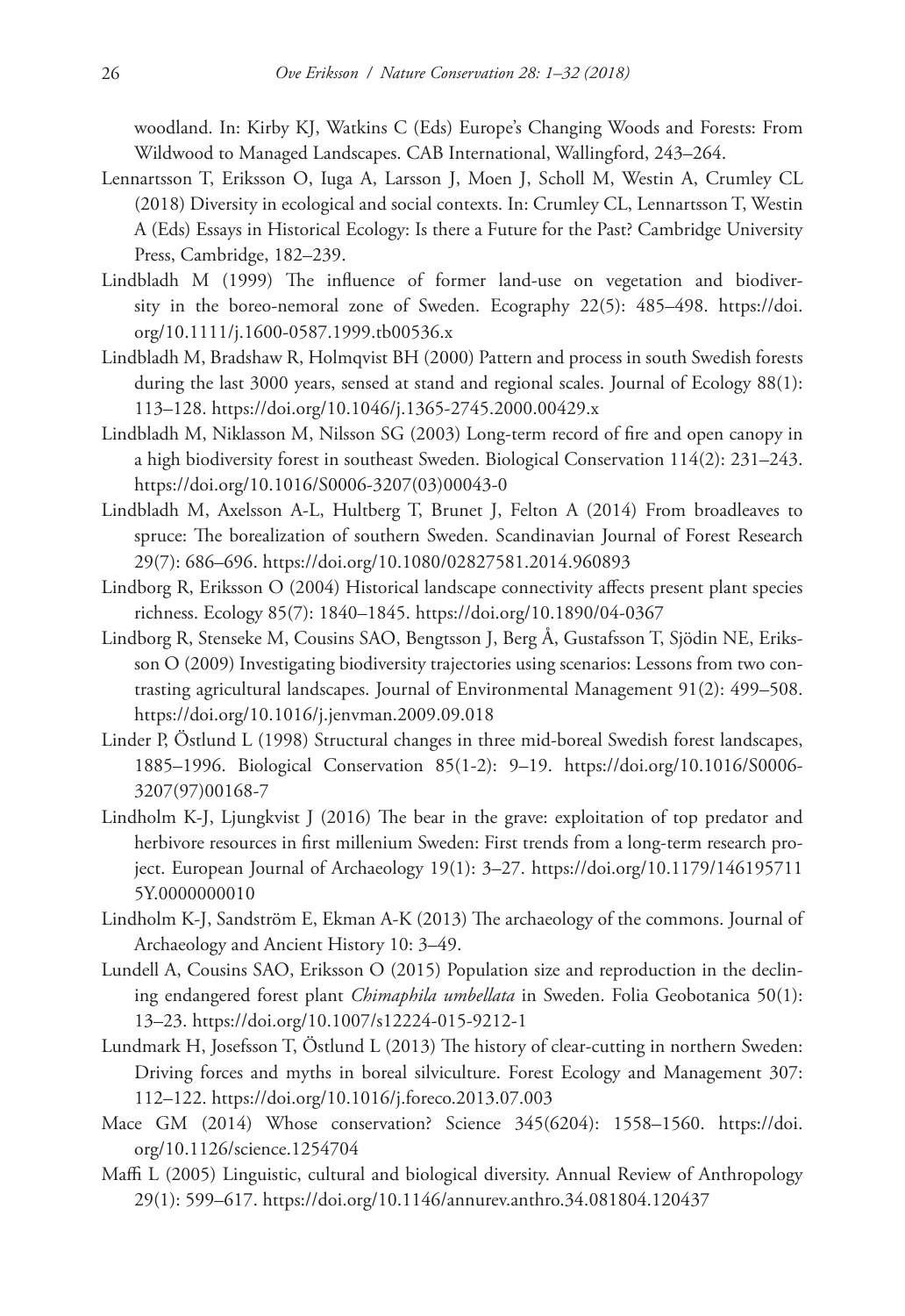- del Mármol C, Vaccaro I (2015) Changing ruralities: Between abandonment and redefinition in the Catalan Pyrenees. Anthropological Forum 25(1): 21–41. [https://doi.org/10.1080/0](https://doi.org/10.1080/00664677.2014.991377) [0664677.2014.991377](https://doi.org/10.1080/00664677.2014.991377)
- Marris E (2011) Rambunctious Garden: Saving Nature in a Post-Wild World. Bloomsbury, New York, 210 pp.
- Mels T (1999) Wild Landscapes: The Cultural Nature of Swedish National Parks. PhD Thesis, Lund University. Meddelanden från Lunds Universitets Geografiska Institutioner Avhandlingar CXXXVII, Lund, 263 pp.
- Mesoudi A (2011) Cultural Evolution: How Darwinian Theory can explain Human Culture and Synthesize the Social Sciences. University of Chicago Press, Chicago, 1–264.
- Morell M (2011) Agriculture in industrial society 1870–1945. In: Myrdal J, Morell M (Eds) The Agrarian History of Sweden: From 4000 BC to AD 2000. Nordic Academic Press, Lund, 165–213.
- Müllerová J, Szabó P, Hédl R (2014) The rise and fall of traditional forest management in southern Moravia: A history of the past 700 years. Forest Ecology and Management 331: 104–115.<https://doi.org/10.1016/j.foreco.2014.07.032>
- Naveh Z (1998) From biodiversity to ecodiversity: holistic conservation of the biological and cultural diversity of Mediterranean landscapes. In: Rundel PW, Montenegro G, Jaksic FM (Eds) Landscape Disturbance and Biodiversity in Mediterranean-type Ecosystems. Springer Verlag, Berlin, 23–53.
- Nilsson SG, Hedin J, Niklasson M (2001) Biodiversity and its assessment in boreal and nemoral forests. Scandinavian Journal of Forest Research 3(sup003): 10–26. [https://doi.](https://doi.org/10.1080/028275801300090546) [org/10.1080/028275801300090546](https://doi.org/10.1080/028275801300090546)
- Nordén A, Coria J, Jönsson AM, Lagergren F, Lehsten V (2017) Divergence of stakeholder's preferences: Evidence from a choice experiment on forest landscapes preferences in Sweden. Ecological Economics 132: 179–195.<https://doi.org/10.1016/j.ecolecon.2016.09.032>
- Odgaard BV, Rasmussen P (2000) Origin and temporal development of macro-scale vegetation patterns in the cultural landscape of Denmark. Journal of Ecology 88(5): 733–748. [https://](https://doi.org/10.1046/j.1365-2745.2000.00490.x) [doi.org/10.1046/j.1365-2745.2000.00490.x](https://doi.org/10.1046/j.1365-2745.2000.00490.x)
- Odling-Smee FJ, Laland KN, Feldman MW (2003) Niche Construction: The Neglected Process in Evolution. Princeton University Press, Princeton, 472 pp.
- Oinonen E (1967a) The correlation between the size of Finnish bracken (*Pteridium aquilinum* (L.) Kuhn) clones and certain periods of site history. Acta Forestalia Fennica 83(2): 1–51. <https://doi.org/10.14214/aff.7180>
- Oinonen E (1967b) Sporal regeneration of ground pine (*Lycopodium complanatum* L.) in southern Finland in the light of the dimensions and the age of its clones. Acta Forestalia Fennica 83(3): 1–85. [In Finnish with English summary]
- Olick JK, Robbins J (1998) Social memory studies: From 'collective memory' to the historical sociology of mnenomic practices. Annual Review of Sociology 24(1): 105–140. [https://](https://doi.org/10.1146/annurev.soc.24.1.105) [doi.org/10.1146/annurev.soc.24.1.105](https://doi.org/10.1146/annurev.soc.24.1.105)
- Olwig KR (1984) Nature's Ideological Landscape: A Literary and Geographic Perspective on its Development and Preservation on Denmark's Jutland Heath. George Allen and Unwin, London, 115 pp.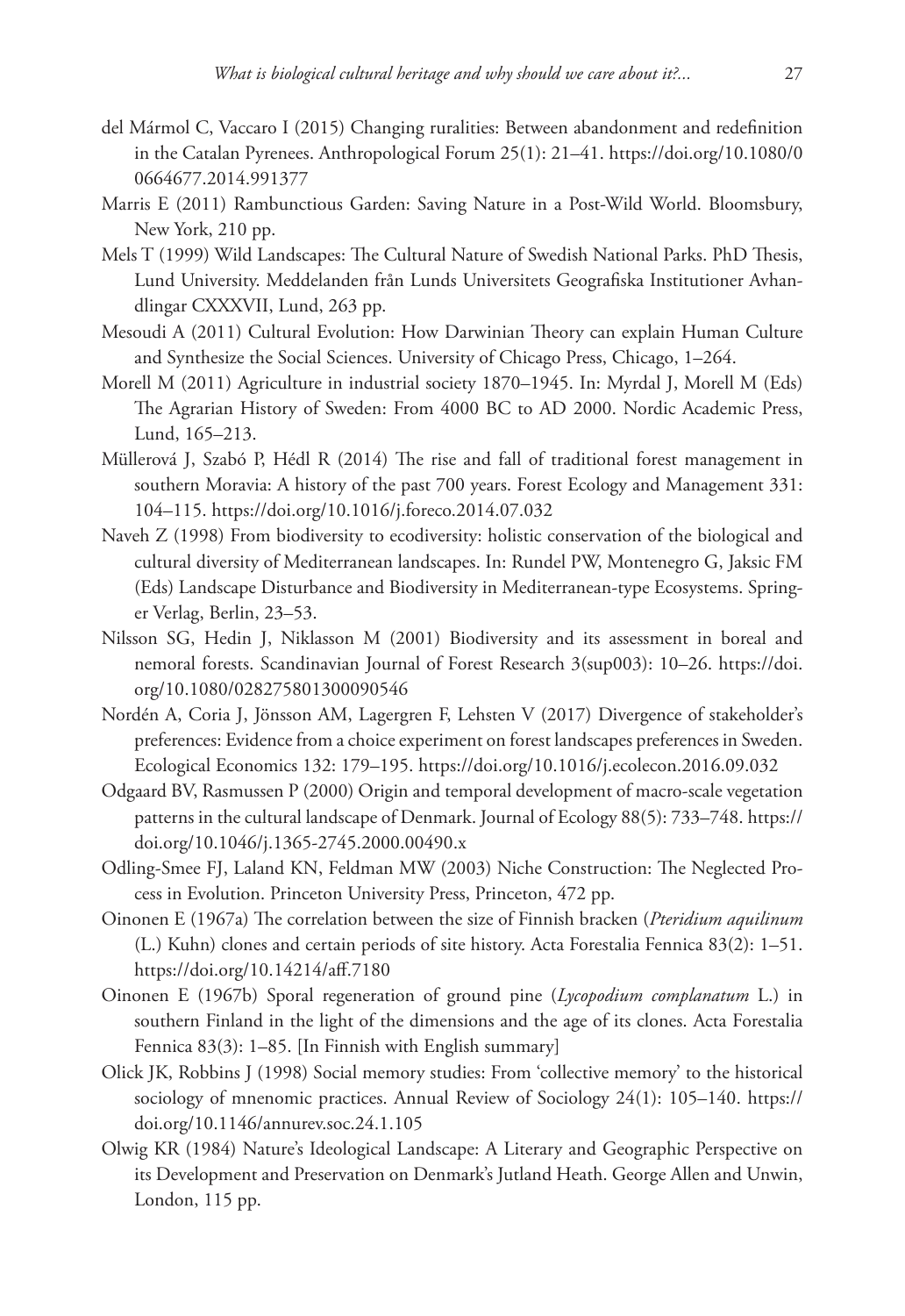- Olwig KR (2016) Virtual enclosure, ecosystem services, landscape's character and 'rewilding' of the commons: The 'Lake District' case. Landscape Research 41(2): 253–264. [https://doi.](https://doi.org/10.1080/01426397.2015.1135320) [org/10.1080/01426397.2015.1135320](https://doi.org/10.1080/01426397.2015.1135320)
- Orians GH, Heerwagen JH (1992) Evolved responses to landscapes. In: Barkow JH, Cosmides L, Tooby J (Eds) The Adapted Mind: Evolutionary Psychology and the Generation of Culture. Oxford University Press, Oxford, 555–579.
- Östlund L, Hörnberg G, DeLuca TH, Liedgren L, Wikström P, Zackrisson O, Josefsson T (2015) Intensive land use in Swedish mountains between AD 800 and 1200 led to deforestation and ecosystem transformation with long-lasting effects. Ambio 44(6): 508–520. <https://doi.org/10.1007/s13280-015-0634-z>
- Östlund L, Zackrisson O, Hörnberg G (2002) Trees on the border between nature and culture: Culturally modified trees in boreal Sweden. Environment and History 7(1): 48–68. <https://doi.org/10.2307/3985452>
- Otero I, Boada M, Tàbara JD (2013) Social-ecological heritage and the conservation of Mediterranean landscapes under global change. A case study in Olzinelles (Catalonia). Land Use Policy 30(1): 25–37. <https://doi.org/10.1016/j.landusepol.2012.02.005>
- Outram D (2013) The Enlightenment ( $3<sup>rd</sup>$  edn). Cambridge University Press, Cambridge, 174 pp.
- Papworth SK, Rist J, Coad L, Milner-Gulland EJ (2009) Evidence for shifting baseline syndrome in conservation. Conservation Letters 2: 93–100.
- Pauly D (1995) Anecdotes and the shifting baseline syndrome of fisheries. Trends in Ecology & Evolution 10(10): 430. [https://doi.org/10.1016/S0169-5347\(00\)89171-5](https://doi.org/10.1016/S0169-5347(00)89171-5)
- Pedersen EA, Widgren M (2011) Agriculture in Sweden, 800 BC AD 1000. In: Myrdal J, Morell M (Eds) The Agrarian History of Sweden: From 4000 BC to AD 2000. Nordic Academic Press, Lund, 46–71.
- Plieninger T, Hartel T, Martín-López B, Beaufoy G, Bergmeier E, Kirby K, Montero MJ, Moreno G, Oteros-Rozas E, Van Uytvanck J (2015) Wood-pastures of Europe: Geographic coverage, social-ecological values, conservation management, and policy implications. Biological Conservation 190: 70–79.<https://doi.org/10.1016/j.biocon.2015.05.014>
- Portera M (2016) Why do human perceptions of beauty change? The construction of the aesthetic niche. In: Ertsen MW, Mauch C, Russell E (Eds) Molding the Planet: Human Niche Construction at Work. RCC Perspectives 5, Munich, 41–47.
- Poschlod P, Baumann A (2010) The historical dynamics of calcareous grasslands in the central and southerns Franconian Jurassic mountains: A comparative pedoanthraecological amd pollen analytical study. The Holocene 20(1): 13–23.<https://doi.org/10.1177/0959683609348843>
- Pretty J, Adams B, Berkes F, Ferreira de Athayde S, Dudley N, Hunn E, Maffi L, Milton K, Rapport D, Robbins P, Sterling E, Stolton S, Tsing A, Vintinnerk E, Pilgrim S (2009) The intersections of biological and cultural diversity: Towards integration. Conservation & Society 7(2): 100–112.<https://doi.org/10.4103/0972-4923.58642>
- Proctor JD (1998) The social construction of nature: Relativist accusations, pragmatist and critical realist responses. Annals of the Association of American Geographers 88(3): 352–376. <https://doi.org/10.1111/0004-5608.00105>
- Rackham O (2003) Ancient Woodland: Its History, Vegetation and Uses in England (2<sup>nd</sup> edn). Castlepoint Press, Dalbeattie, 624 pp.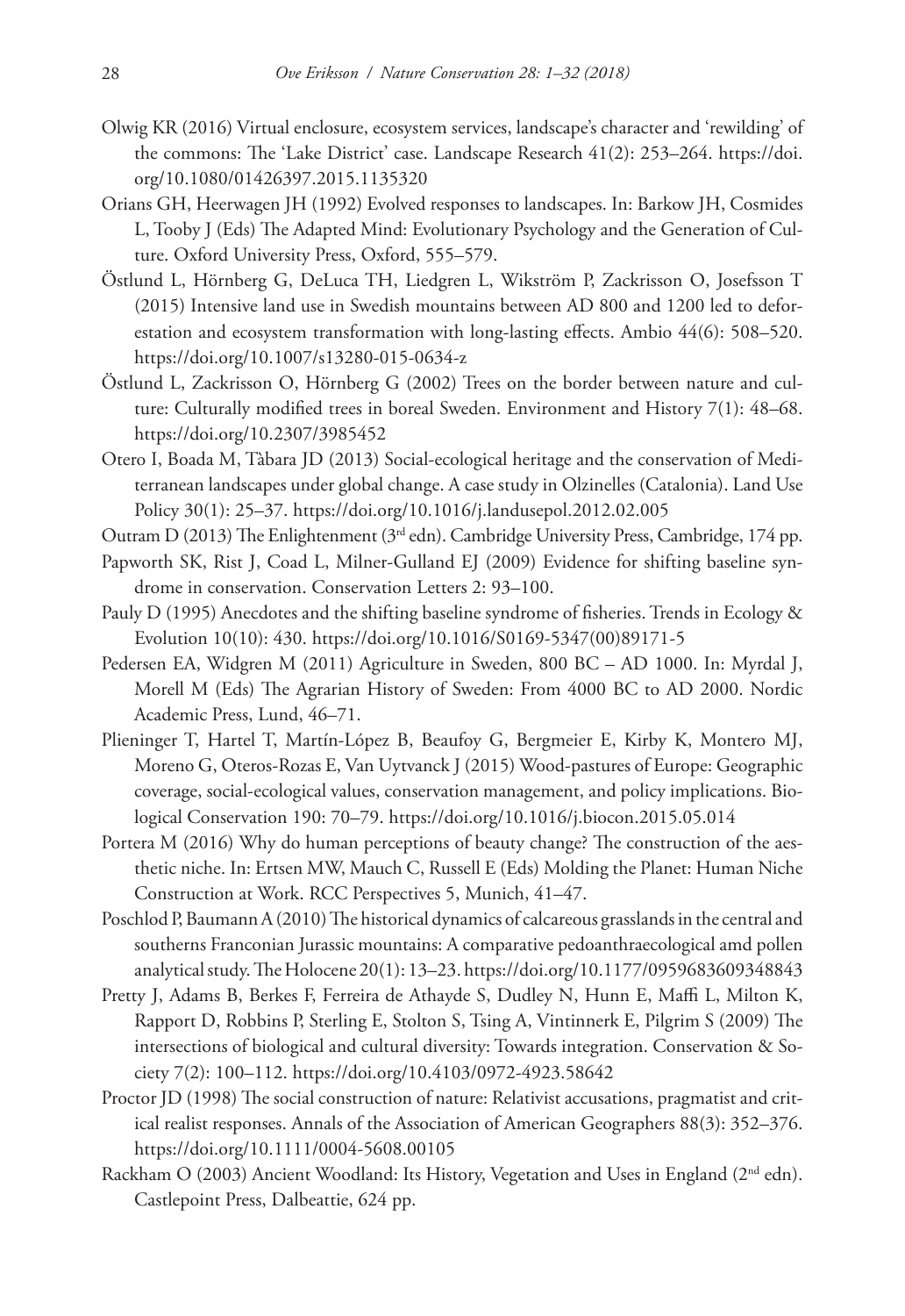- Rangel-Landa S, Casas A, Rivera-Lozoya E, Torres-García I, Vallejo-Ramos M (2016) Ixcatec ethnoecology: Plant management and biocultural heritage in Oaxaca, Mexico. Journal of Ethnobiology and Ethnomedicine 12(1): 30.<https://doi.org/10.1186/s13002-016-0101-3>
- Rautio A-M, Josefsson T, Östlund L (2014) Sami resource utilization and site selection: Historical harvesting of inner bark in northern Sweden. Human Ecology 42(1): 137–146. <https://doi.org/10.1007/s10745-013-9624-6>
- Rautio A-M, Josefsson T, Axelsson A-L, Östlund L (2016) People and pines 1555–1910: Integrating ecology, history and archaeology to assess long-term resource use in northern Fennoscandia. Landscape Ecology 31(2): 337–349. [https://doi.org/10.1007/s10980-](https://doi.org/10.1007/s10980-015-0246-9) [015-0246-9](https://doi.org/10.1007/s10980-015-0246-9)
- Rotherham ID (2007) The implications of perceptions and cultural knowledge loss for the management of wooded landscapes: A UK case-study. Forest Ecology and Management 249(1-2): 100–115.<https://doi.org/10.1016/j.foreco.2007.05.030>
- Rotherham ID (2013) Cultural severance and the end of tradition. In: Rotherham ID (Ed.) Cultural Severance and the Environment: the Ending of Traditional and Customary Practice on Commons and Landscapes Managed in Common. Springer, Dordrecht, 11–30.
- Rotherham ID (2015) Bio-cultural heritage and biodiversity: Emerging paradigms in conservation and planning. Biodiversity and Conservation 24(13): 3405–3429. [https://doi.](https://doi.org/10.1007/s10531-015-1006-5) [org/10.1007/s10531-015-1006-5](https://doi.org/10.1007/s10531-015-1006-5)
- Rössler M (2006) World heritage cultural landscapes: A UNESCO flagship programme 1992– 2006. Landscape Research 4: 333–353.
- Samojlik T, Fedotova A, Kuijper DPJ (2016) Transition from traditional to modern forest management shaped the spatial extent of cattle pasturing in Białowieża Primeval Forest in the nineteenth and twentieth centuries. Ambio 45(8): 904–918. [https://doi.org/10.1007/](https://doi.org/10.1007/s13280-016-0795-4) [s13280-016-0795-4](https://doi.org/10.1007/s13280-016-0795-4)
- Schama S (1995) Landscape and Memory. Vintage Books, New York, 652 pp.
- Segerström U, Emanuelsson M (2002) Extensive forest grazing and hay-making on mires: Vegetation changes in south-central Sweden due to land use since the Medieval times. Vegetation History and Archaeobotany 11(3): 181–190. [https://doi.org/10.1007/](https://doi.org/10.1007/s003340200021) [s003340200021](https://doi.org/10.1007/s003340200021)
- Simonsson P, Gustafsson L, Östlund L (2015) Retention forestry in Sweden: Driving forces, debate and implementation 1968–2003. Scandinavian Journal of Forest Research 30(2): 154–173.<https://doi.org/10.1080/02827581.2014.968201>
- Sjörs H (1999) The background: geology, climate and zonation. In: Rydin H, Snoijs P, Diekmann M (Eds) Swedish Plant Geography. Acta Phytogeographica Suecica 84: 5–14.
- Slotte H (2001) Harvesting of leaf-hay shaped the Swedish landscape. Landscape Ecology 16(8): 691–702. <https://doi.org/10.1023/A:1014486331464>
- Smith BD (2016) Neo-Darwinism, niche construction theory, and the initial domestication of plants and animals. Evolutionary Ecology 30(2): 307–324. [https://doi.org/10.1007/](https://doi.org/10.1007/s10682-015-9797-0) [s10682-015-9797-0](https://doi.org/10.1007/s10682-015-9797-0)
- Smith L (2006) The Uses of Heritage. Routledge, London, 351 pp.
- Steen E (1958) Effects of grazing on Swedish vegetation. Kungl. Lantbrukshögskolan och Statens Lantbruksförsök. Meddelande 89: 1–82. [In Swedish with English summary]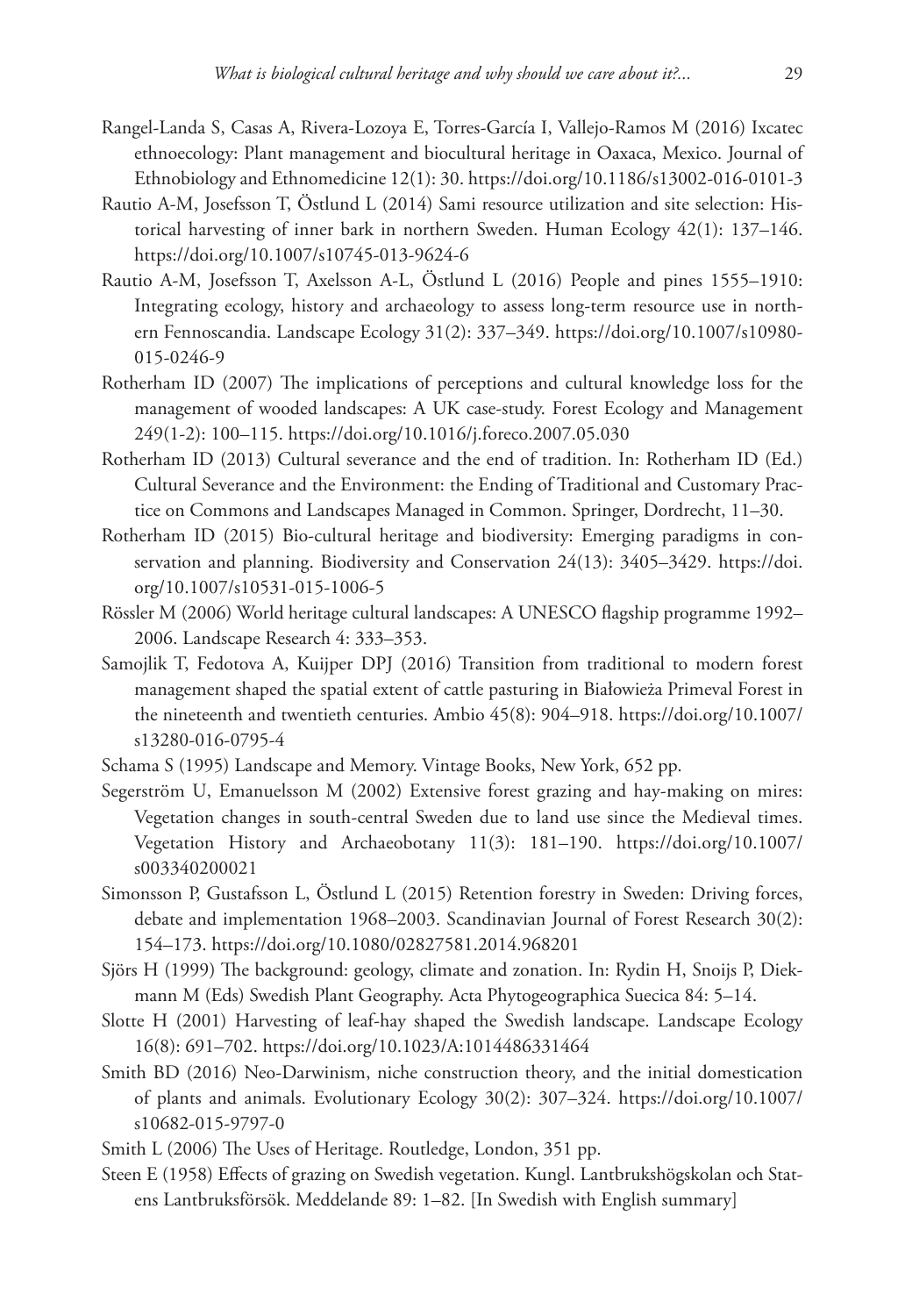- Stenseke M (2006) Biodiversity and the local context: Linking seminatural grasslands and their future use to social aspects. Environmental Science & Policy 9(4): 350–359. [https://doi.](https://doi.org/10.1016/j.envsci.2006.01.007) [org/10.1016/j.envsci.2006.01.007](https://doi.org/10.1016/j.envsci.2006.01.007)
- Stenseke M (2009) Local participation in cultural landscape maintenance: Lessons from Sweden. Land Use Policy 26(2): 214–223.<https://doi.org/10.1016/j.landusepol.2008.01.005>
- Stenseke M (2016) Integrated landscape management and the complicating issue of temporality. Landscape Research 41(2): 199–211. <https://doi.org/10.1080/01426397.2015.1135316>
- Stokes DL (2018) Why conserving species in the wild still matters. Biodiversity and Conservation.<https://doi.org/10.1007/s10531-018-1509-y>
- Storm A (2008) Hope and Rust: Reinterpreting the Industrial Place in the late  $20<sup>th</sup>$  Century. PhD Thesis, Royal Institute of Technology, Stockholm.
- Svensson E (2009) Consuming nature producing heritage: Aspects on conservation, economical growth and community participation in a forested, sparsely populated area in Sweden. International Journal of Heritage Studies 15(6): 540–559. [https://doi.](https://doi.org/10.1080/13527250903210837) [org/10.1080/13527250903210837](https://doi.org/10.1080/13527250903210837)
- Svensson E, Amundsen HR, Holm I, Hulling H, Johansson A, Löfgren J, Nilsson P, Nilsson S, Pettersson S, Stensby V (2018) Empowering marginal lifescapes: The heritage of crofters in between the past and the present. International Journal of Heritage Studies 24(1): 17–34. <https://doi.org/10.1080/13527258.2017.1362579>
- Swedish Board of Agriculture (2012) Betesmarker och slåtterängar med miljöersättning. (Pastures and meadows with environmental subsidies). [http://www2.jordbruksverket.se/web](http://www2.jordbruksverket.se/webdav/files/SJV/trycksaker/Pdf_rapporter/ra12_41.pdf)[dav/files/SJV/trycksaker/Pdf\\_rapporter/ra12\\_41.pdf](http://www2.jordbruksverket.se/webdav/files/SJV/trycksaker/Pdf_rapporter/ra12_41.pdf) [In Swedish]
- Swedish Environmental Protection Agency (1987) Inventering av ängs- och hagmarker: handbok. Statens naturvårdsverk, Stockholm. [In Swedish]
- Swedish Forest Agency (2014) Handbok för inventering av nyckelbiotoper (Handbook for survey of key biotopes). [https://www.skogsstyrelsen.se/globalassets/mediaflowpro/bilder](https://www.skogsstyrelsen.se/globalassets/mediaflowpro/bilder-miljo-och-klimat/handbok-for-inventering-av-nyckelbiotoper.pdf)[miljo-och-klimat/handbok-for-inventering-av-nyckelbiotoper.pdf](https://www.skogsstyrelsen.se/globalassets/mediaflowpro/bilder-miljo-och-klimat/handbok-for-inventering-av-nyckelbiotoper.pdf) [In Swedish]
- Swedish Forest Agency (2015) Forests and Forestry in Sweden. Skogsstyrelsen, Jönköping. [https://](https://www.skogstyrelsen.se) [www.skogstyrelsen.se](https://www.skogstyrelsen.se) [accessed: June 8, 2017]
- Swedish National Heritage Board (2014) Biologiskt kulturarv växande historia. [http://samla.](http://samla.raa.se/xmlui/bitstream/handle/raa/7731/Varia%202014_37.pdf?sequence=1) [raa.se/xmlui/bitstream/handle/raa/7731/Varia%202014\\_37.pdf?sequence=1](http://samla.raa.se/xmlui/bitstream/handle/raa/7731/Varia%202014_37.pdf?sequence=1) [accessed: June 8, 2017; In Swedish]
- Taylor K, Lennon J (2011) Cultural landscapes: A bridge between culture and nature? International Journal of Heritage Studies 17(6): 537–554. [https://doi.org/10.1080/13527258](https://doi.org/10.1080/13527258.2011.618246) [.2011.618246](https://doi.org/10.1080/13527258.2011.618246)
- Terrell JE, Hart JP, Barnut S, Cellinese N, Curet A, Denham T, Kusimba CM, Latinis K, Oka R, Palka J, Pohl MED, Pope KO, Williams PR, Haines H, Staller JE (2003) Domesticated landscapes: The subsistence ecology of plant and animal domestication. Journal of Archaeological Method and Theory 10(4): 323–368. [https://doi.org/10.1023/](https://doi.org/10.1023/B:JARM.0000005510.54214.57) [B:JARM.0000005510.54214.57](https://doi.org/10.1023/B:JARM.0000005510.54214.57)
- Terry J (2013) "When the sea of living memory has receded": Cultural memory and literary narratives of the Middle Passage. Memory Studies 6(4): 474–488. [https://doi.](https://doi.org/10.1177/1750698012467999) [org/10.1177/1750698012467999](https://doi.org/10.1177/1750698012467999)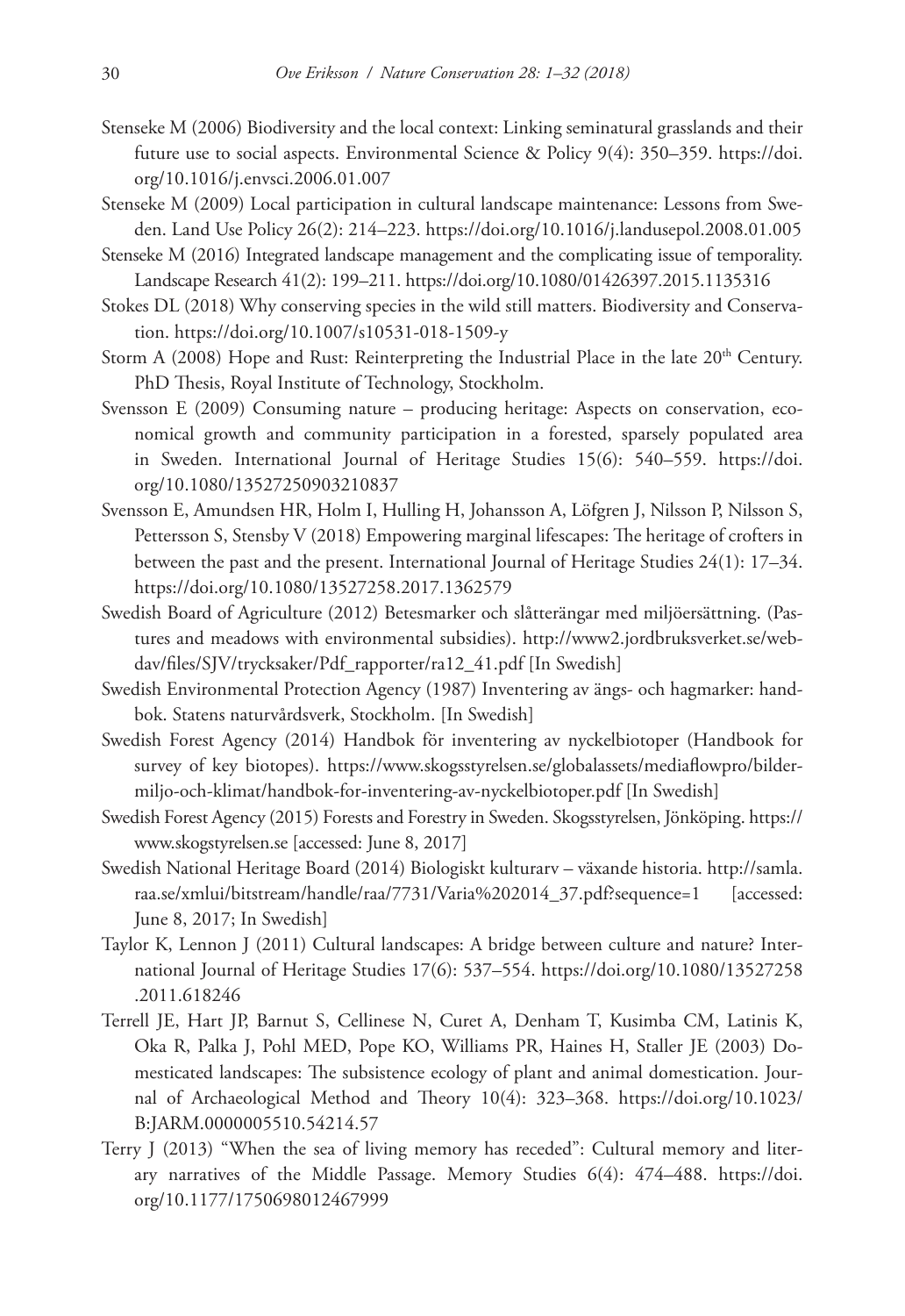- Tilley C (1994) A Phenomenology of Landscape: Places, Paths and Monuments. Berg, Oxford, 221 pp.
- Tilley C (2006) Introduction: Identity, place, landscape and heritage. Journal of Material Culture 11(1–2): 7–32.<https://doi.org/10.1177/1359183506062990>
- UNESCO (1972) Convention concerning the protection of the world cultural and natural heritage adopted by the General Conference at its seventeenth session. UNESCO, Paris.
- UNESCO (2008) Links between biological and cultural diversity concepts, methods and experiences. Report of an International Workshop, UNESCO, Paris [http://unesdoc.unesco.](http://unesdoc.unesco.org/images/0015/001592/159255E.pdf) [org/images/0015/001592/159255E.pdf](http://unesdoc.unesco.org/images/0015/001592/159255E.pdf) [accessed: December 1, 2017]
- UNESCO (2014) Florence declaration on the links between biological and cultural diversity. UNESCO-CBD Joint program between biological and cultural diversity. [http://landscape](http://landscapeunifi.it/images/pdf/UNESCO-CBD_JP_Florence_Declaration.pdf)[unifi.it/images/pdf/UNESCO-CBD\\_JP\\_Florence\\_Declaration.pdf](http://landscapeunifi.it/images/pdf/UNESCO-CBD_JP_Florence_Declaration.pdf) [accessed December 1, 2017]
- Vallejo M, Casas A, Pérez-Negrón E, Moreno-Calles AI, Hernández-Ordoñes O, Tellez O, Dávila P (2015) Agroforestry systems of the lowland alluvial valleys of the Tehuacán-Cuicatlán biosphere reserve: An evaluation of their biocultural capacity. Journal of Ethnobiology and Ethnomedicine 11(1): 8. <https://doi.org/10.1186/1746-4269-11-8>
- Veen P, Jefferson R, de Smidt J, van der Straaten J (2009) Grasslands in Europe of High Nature Value. KNNV Publishing, Den Haag, 320 pp.
- Wedin M (2004) Den skogsfinska kolinisationen i Alfta, Bollnäs och Hanebo. Finnbygdens Förlag, Falun, 1–223. [In Swedish]
- Welinder S (2011) Early farming households, 3900–800 BC. In: Myrdal J, Morell M (Eds) The Agrarian History of Sweden: From 4000 BC to AD 2000. Nordic Academic Press, Lund, 18–45.
- Whitlock C, Colobaroli D, Conedera M, Tinner W (2017) Land-use history as a guide for forest conservation and management. Conservation Biology 32(1): 84–97. [https://doi.](https://doi.org/10.1111/cobi.12960) [org/10.1111/cobi.12960](https://doi.org/10.1111/cobi.12960)
- Widgren M (2012) Landscape research in a world of domesticated landscapes: The role of values, theory, and concepts. Quaternary International 251: 117–124. [https://doi.org/10.1016/j.](https://doi.org/10.1016/j.quaint.2011.06.021) [quaint.2011.06.021](https://doi.org/10.1016/j.quaint.2011.06.021)
- Wijkander K (2017) Naturen inför rätta: Skandalen som skakade Sverige. Fri Tanke, Lidingö, 276 pp. [In Swedish]
- Wiktander U, Olsson O, Nilsson SG (2001) Seasonal variation in home-range size, and habitat area requirement of the lesser spotted woodpecker (*Dendrocopos minor*) in southern Sweden. Biological Conservation 100(3): 387–395. [https://doi.org/10.1016/S0006-](https://doi.org/10.1016/S0006-3207(01)00045-3) [3207\(01\)00045-3](https://doi.org/10.1016/S0006-3207(01)00045-3)
- Williams R (1980) Ideas of nature. In: Williams R (Ed.) Problems in Materialism and Culture. Verso, London, 67–85.
- Willis KJ, Gillson L, Brncic T (2004) How 'virgin' is virgin rainforest? Science 304: 402–403. <https://doi.org/10.1126/science.1093991>
- Wilson JB, Peet RK, Dengler J, Pärtel M (2012) Plant species richness: The world records. Journal of Vegetation Science 23(4): 796–802. [https://doi.org/10.1111/j.1654-](https://doi.org/10.1111/j.1654-1103.2012.01400.x) [1103.2012.01400.x](https://doi.org/10.1111/j.1654-1103.2012.01400.x)